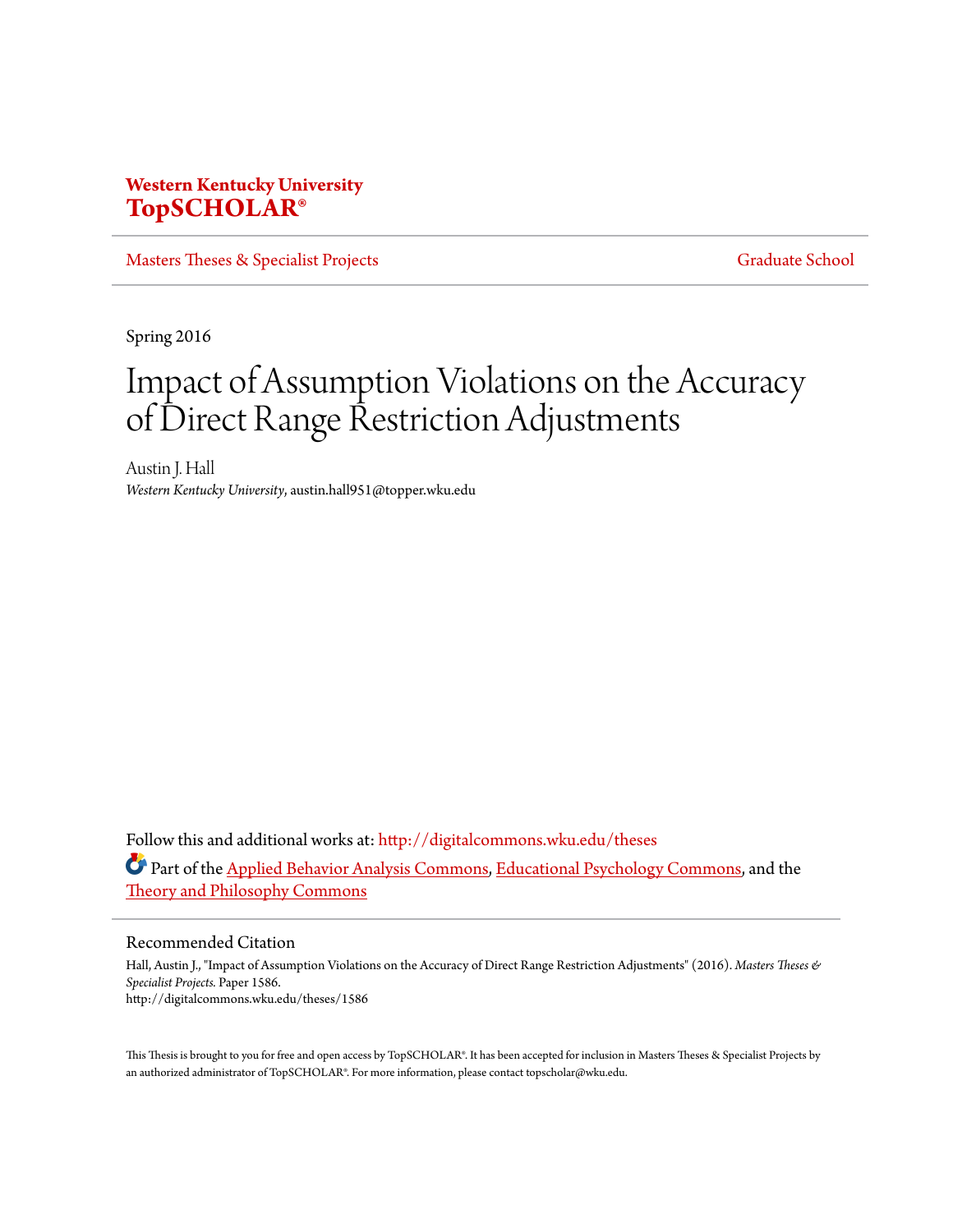# IMPACT OF ASSUMPTION VIOLATIONS ON THE ACCURACY OF DIRECT RANGE RESTRICTION ADJUSTMENTS

A Thesis Presented to The Faculty of the Department of Psychological Sciences Western Kentucky University Bowling Green, Kentucky

> In Partial Fulfillment Of the Requirements for the Degree of Master of Science

> > By Austin Hall

May 2016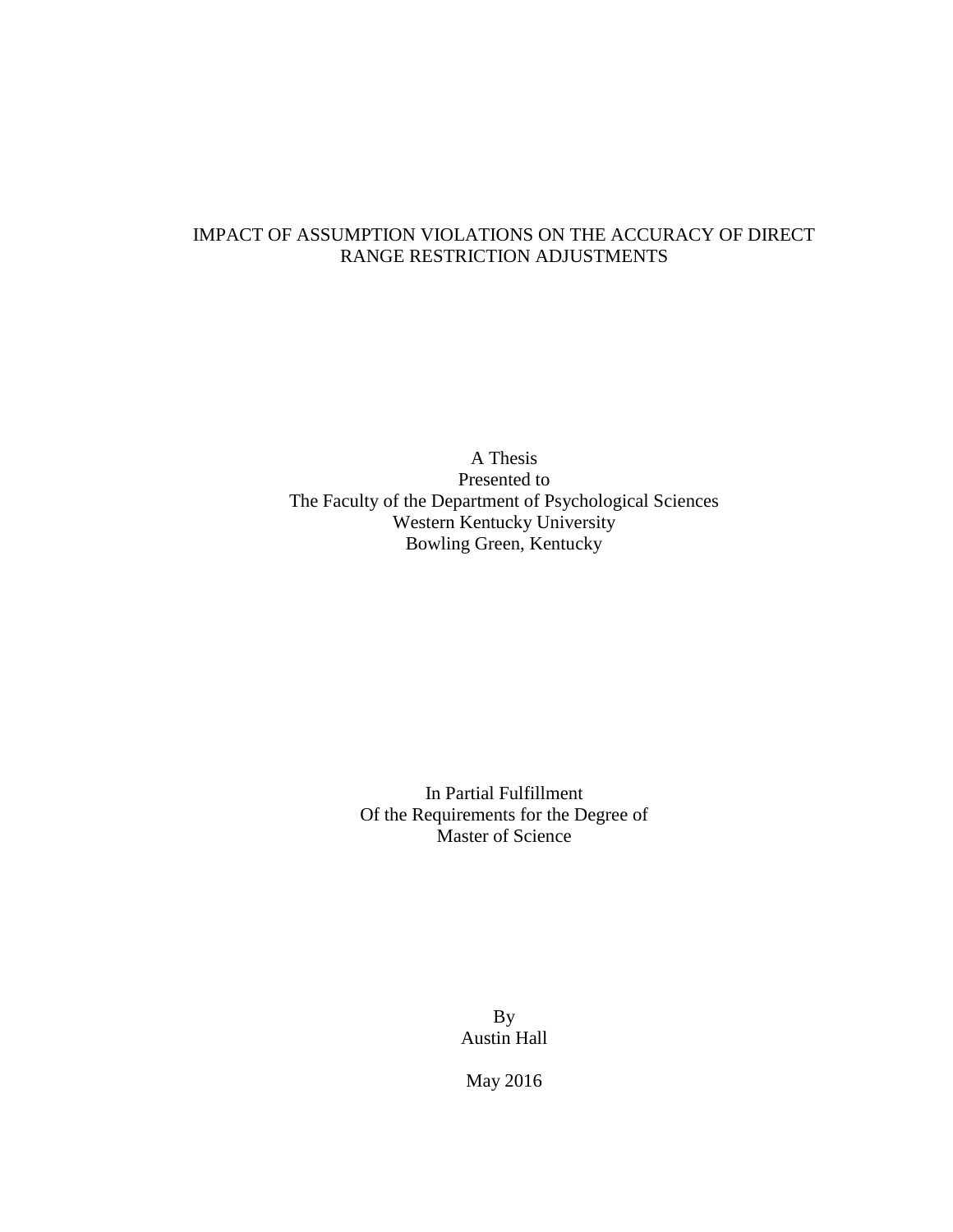# IMPACT OF ASSUMPTION VIOLATIONS ON THE ACCURACY OF DIRECT RANGE RESTRICTION ADJUSTMENTS

Date Recommended Apr. 1 19, 2016

Reagan D. Brown, Director of Thesis

Andrew Mienaltowski

ZUMMML Suppull

Dean, Graduate Studies and Research Date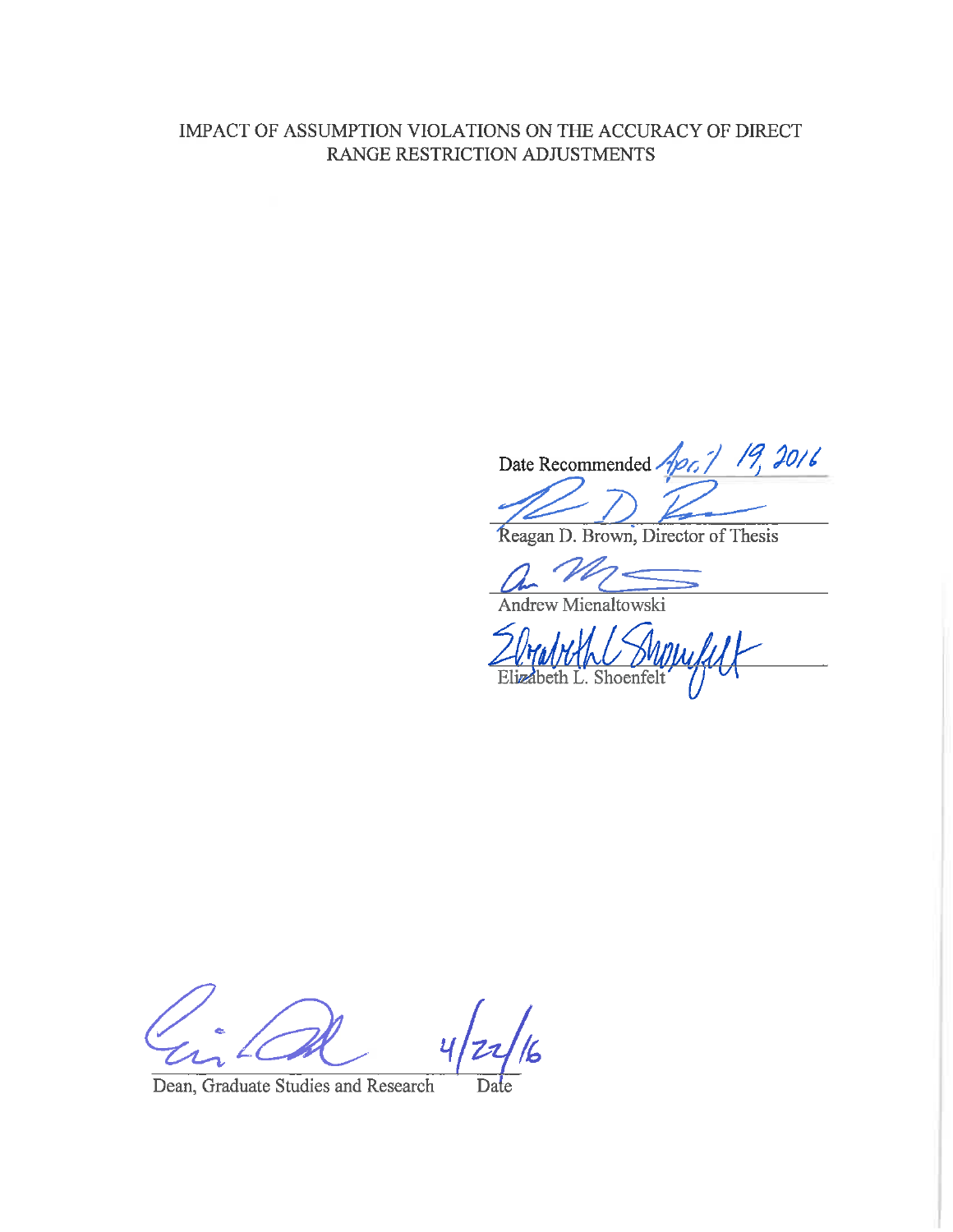# ACKNOWLEDGMENTS

I wish to thank my committee members who have provided me with both their time and expertise. I would also like to give special thanks specifically to Dr. Reagan Brown and Dr. Andrew Mienaltowski for their continuous support and help when I struggled the most. From choosing my thesis topic to the process of seeing it successfully completed, you were both always willing to drop what you were doing to help me. Thank you.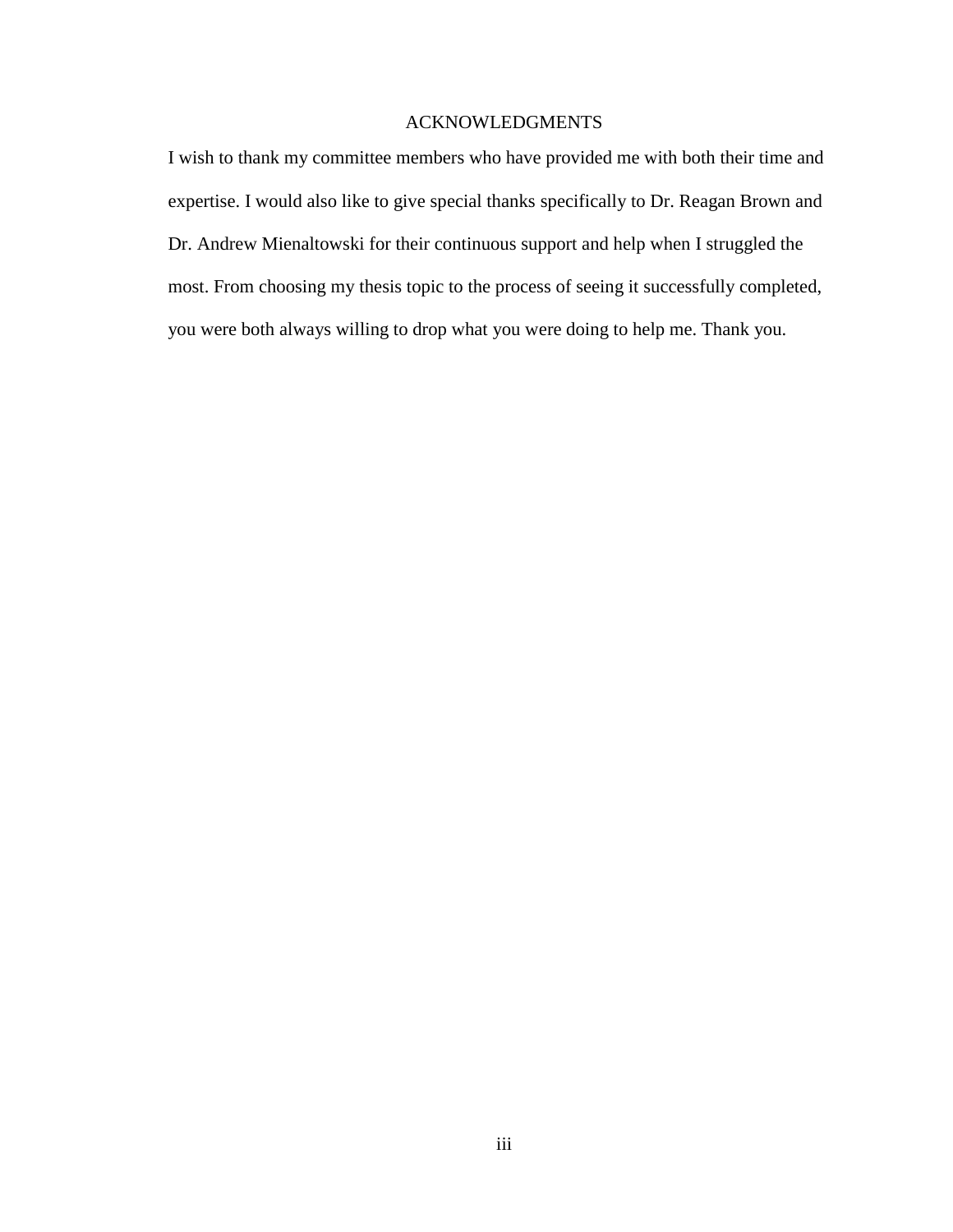# **TABLE OF CONTENTS**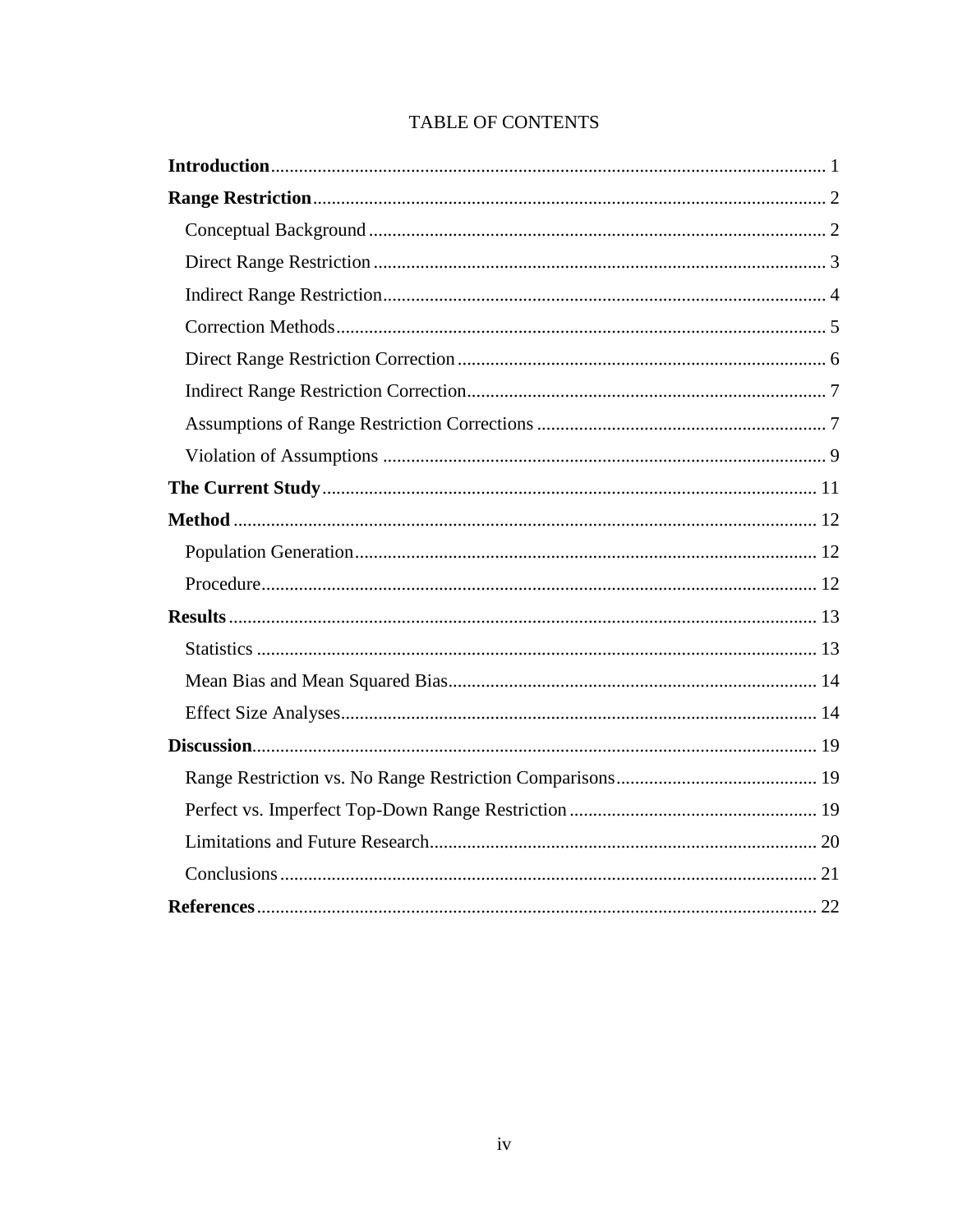# **LIST OF TABLES**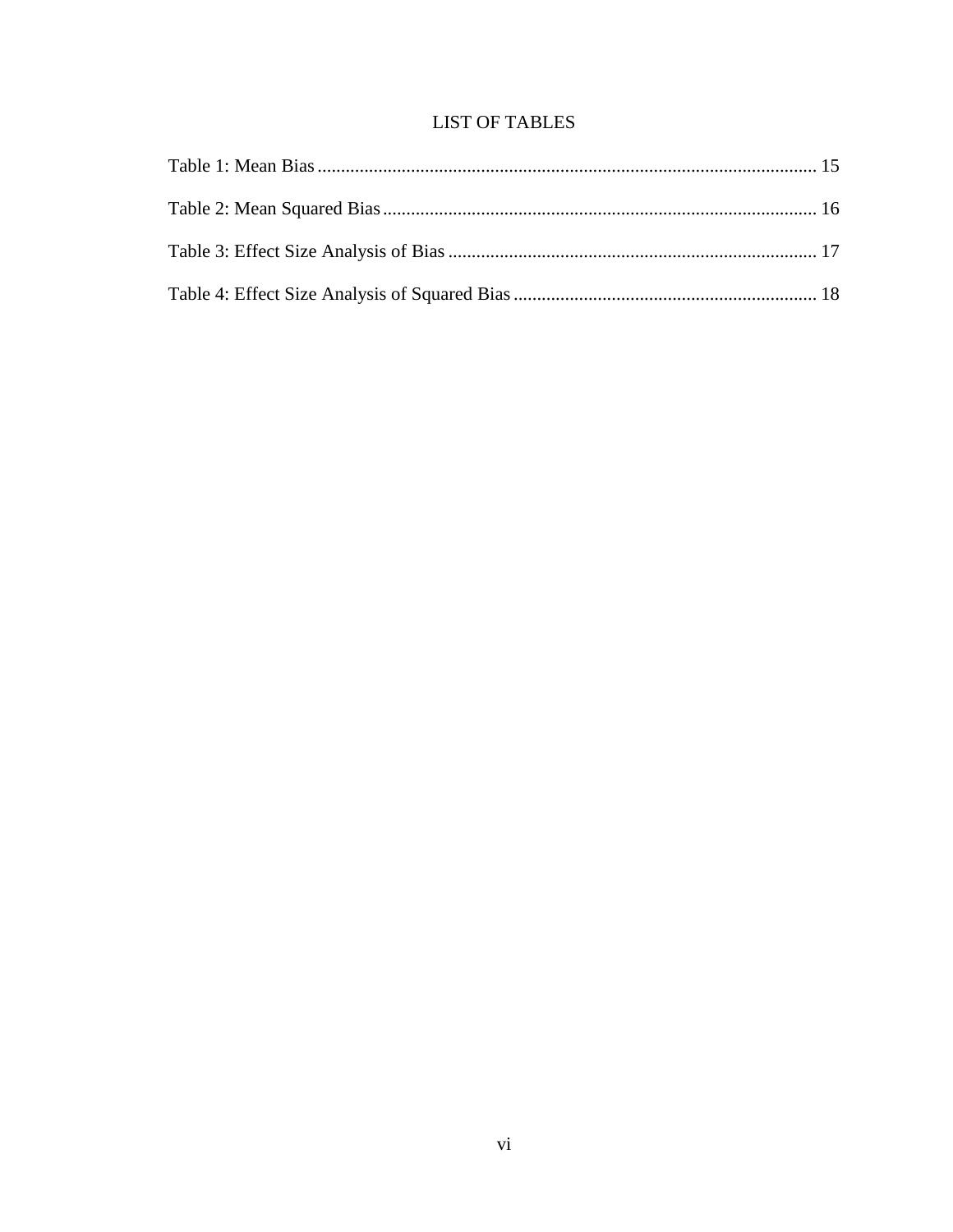# IMPACT OF ASSUMPTION VIOLATIONS ON THE ACCURACY OF DIRECT RANGE RESTRICTION ADJUSTMENTS Austin Hall May 2016 26 Pages Directed by: Reagan Brown, Andrew Mienaltowski, and Elizabeth L. Shoenfelt

Department of Psychological Sciences Western Kentucky University For decades researchers, analysts, and organizational professionals have utilized correction equations to adjust for the effects of various statistical artifacts. However, every correction method has certain assumptions that must be satisfied to work properly. These assumptions are likely rarely satisfied for range restriction corrections. As a result, these correction methods are used in a manner that can lead to incorrect results.

The current study employed a Monte Carlo design to examine the direct range restriction correction. Analyses were conducted to examine the accuracy of adjustments made with the direct range restriction correction when its assumption of perfect top-down selection was violated to varying degrees. Analyses were conducted on two datasets, each representing a population of 1,000,000 cases. The following variables were manipulated: the population correlation, the selection ratio, and the probability that the hypothetical applicant would accept the job if offered. Results of the accuracy of the direct range restriction correction equation for the optimal (all job offers accepted) versus realistic (job offers refused at various rates) conditions demonstrated small differences in bias for all conditions. In addition, small differences in squared bias were observed for most of these conditions, with the exception of conditions with both low selection ratios and low probabilities of job offer acceptance. In a surprising finding, the direct range restriction correction equation exhibited greater accuracy for realistic job offer acceptance (some job offers refused) than for optimal job offer acceptance (all offers accepted). It is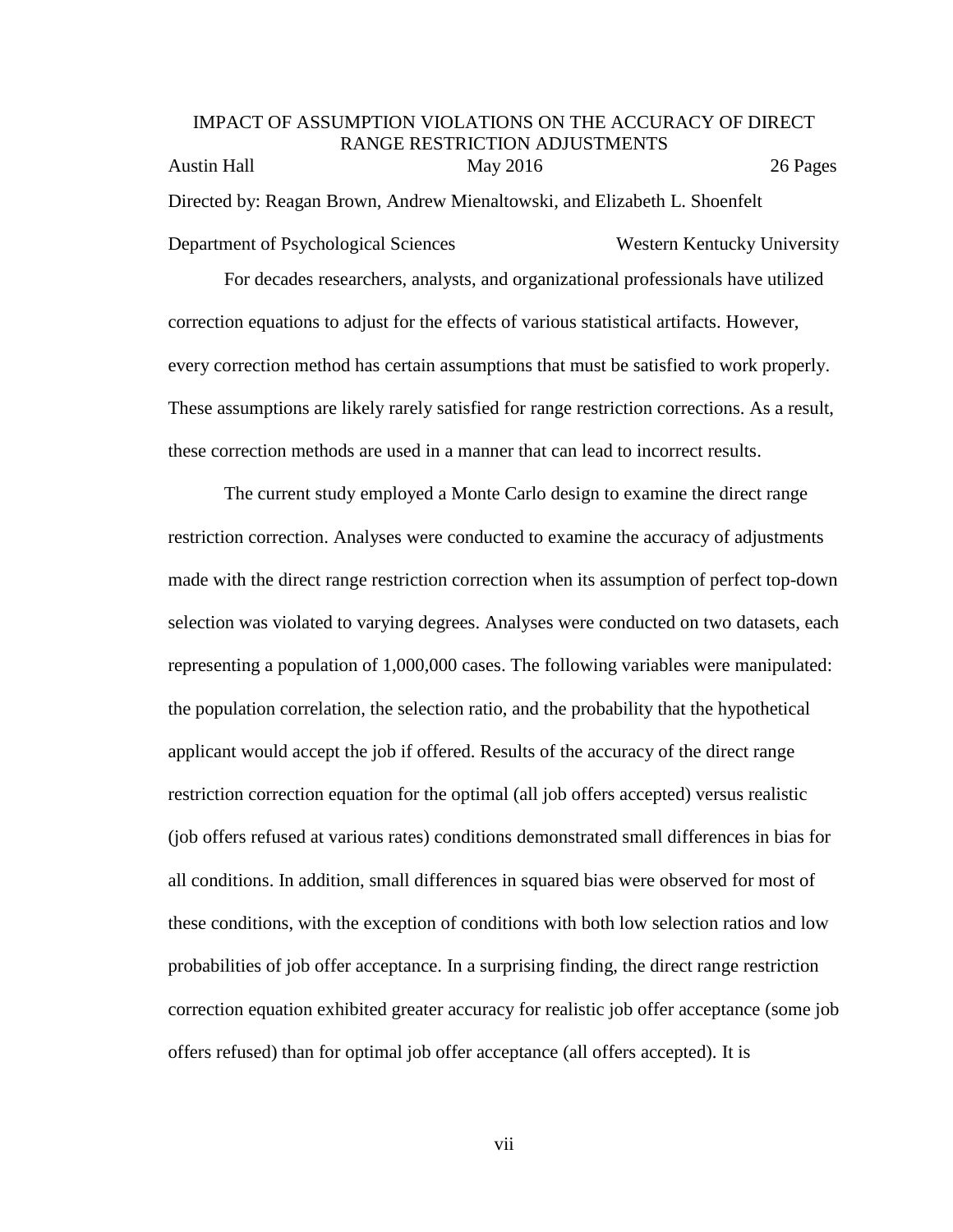recommended that researchers further explore the violations of assumptions for correction methods of indirect range restriction as well.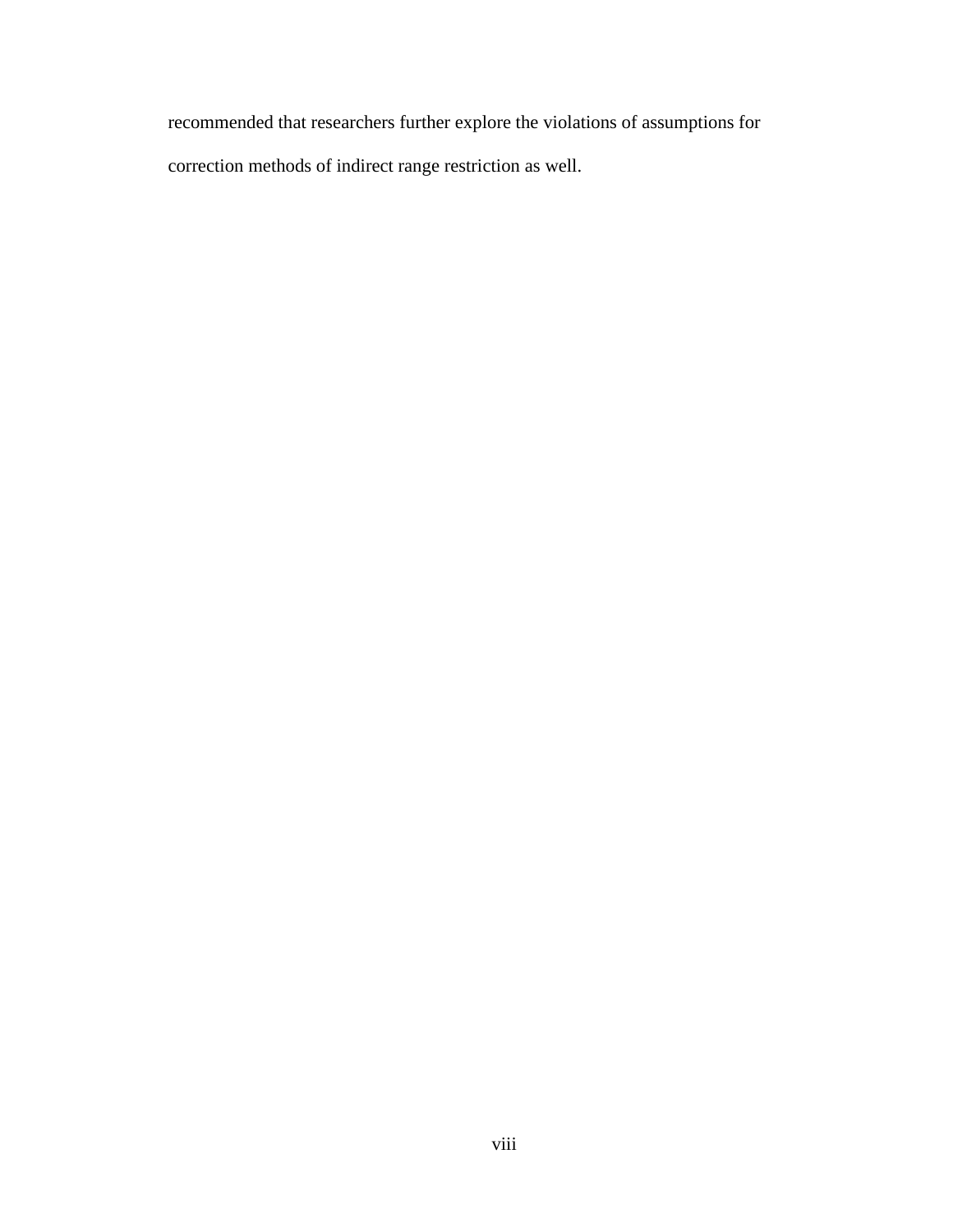#### **Introduction**

<span id="page-8-0"></span>Personnel selection is an important function in organizations and has been a major area of study within the field of Industrial-Organizational Psychology for decades (Muchinsky, 2012; Schmidt & Hunter, 1998; Thorndike, 1949). The goal of any personnel selection effort is to hire workers who will be successful at a given job (Muchinsky, 2012). To determine who should be hired, organizations utilize a wide variety of methods to predict job performance (e.g., interviews, résumés, work sample tests, personality tests, general mental ability, and integrity tests).

Organizations employ industrial-organizational psychologists to identify tests that are likely to predict job performance successfully and to conduct studies to determine the accuracy of these tests at predicting job performance (American Psychological Association, 2015). Due to the implications for both theoretical development and applied usage, the accuracy of the estimation of the predictive accuracy is critical for not only industrial-organizational psychology but any field of science (Mendoza & Mumford, 1987). There are a number of statistical artifacts that influence the magnitude of the validity coefficient, making it difficult to obtain accurate estimates of the validity of the test (Schmidt, Hunter, & Urry, 1976). One of these statistical artifacts is range restriction. The purpose of this literature review is to describe the concept of range restriction and the equation used to correct for its effects. Initially, the conceptual background as well as the different types of range restriction that can occur will be explained. This is followed by the correction methods used by researchers to correct range restriction and the assumptions that underlie those corrections that are typically violated. Finally, I will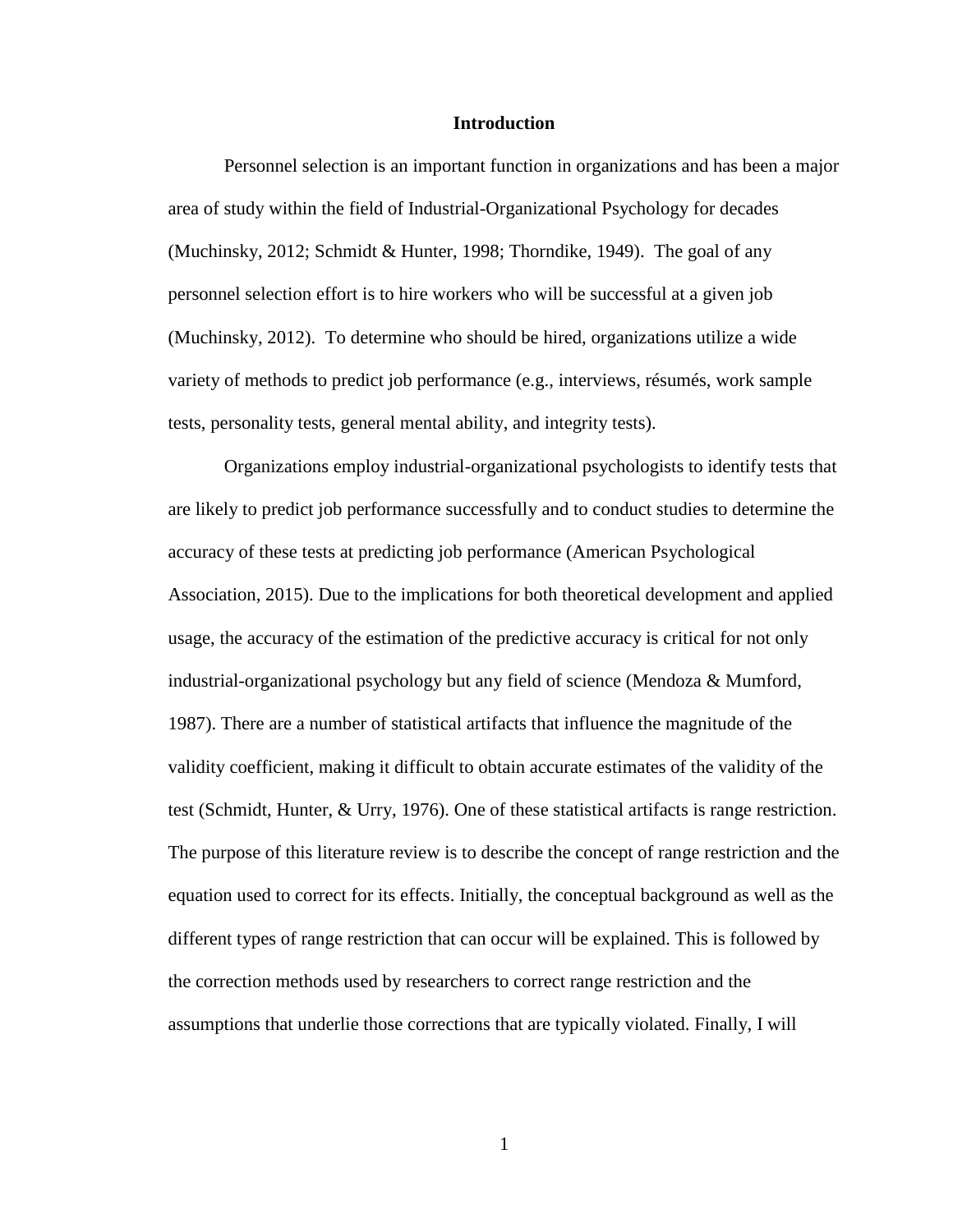discuss the outcomes from a study that was designed to explore the accuracy of one of the ways range restriction is corrected.

#### **Range Restriction**

## <span id="page-9-1"></span><span id="page-9-0"></span>**Conceptual Background**

Range restriction occurs when a researcher or practitioner imposes a set of conditions that limits the variability of scores to some fraction of what was originally observed (Raju & Brand, 2003; Wiberg & Sundström, 2009). Ultimately, range restriction is a term used in situations in which the variance on a selection measure is reduced. This reduction decreases the correlation observed between variables, a correlation that serves as an estimate of the predictor validity. Depending upon the selection procedures utilized, it is possible that range restriction can increase, decrease, or not affect the correlation at all; however, a decrease is what is observed under the type of restriction that occurs most frequently in personnel selection (Weber, 2001). As noted by Le and Schmidt (2006), range restriction is a pervasive problem in educational, psychological, and workplace applications of tests. Range restriction originates because researchers must try to estimate parameters of the unrestricted population when researchers have data from only a restricted population (Mendoza & Mumford, 1987; Schmidt, Oh, & Le, 2006).

To provide a more concrete situation to elaborate on range restriction and how it can apply, consider the following example. The validity of the American College Testing (ACT) for predicting future performance in college can only be estimated using samples of students who are *actually admitted* to college (i.e., the restricted sample). However, the ultimate goal is to estimate the validity of the ACT when it is applied to the applicant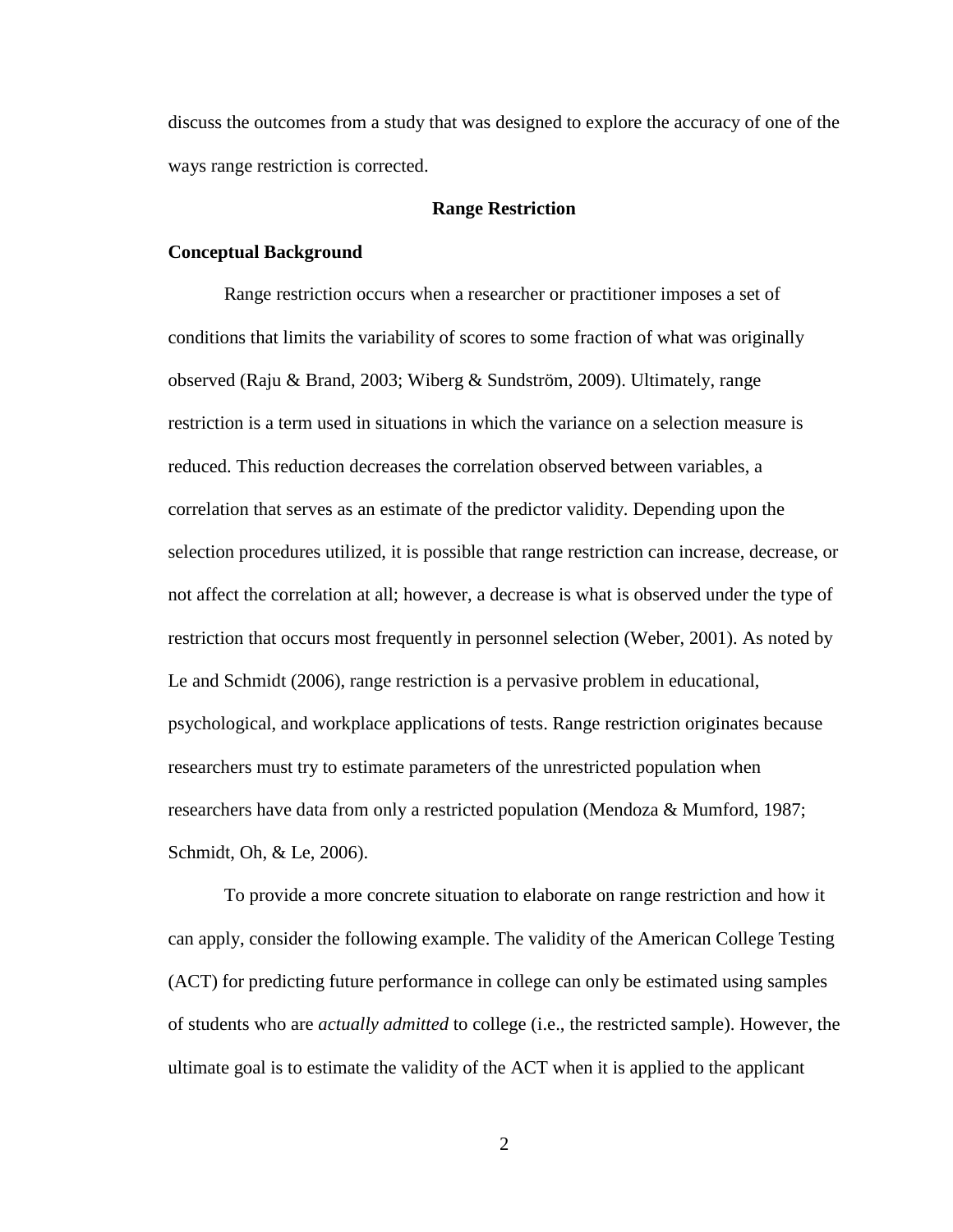population, and low scoring applicants are not admitted to selective universities. Due to the effects of range restriction in this manner, the population of students admitted into the undergraduate program will typically have higher mean ACT scores as well as reduced standard deviations than those who apply to college. In order to estimate the validity of the applicant (unrestricted) population from the observed validity of the accepted (restricted) population, a researcher must correct for the specific type of range restriction on ACT scores (Schmidt et al., 2006; Sjöberg, Sjöberg, Näswall, & Sverke, 2012).

Finally, the type of range restriction that occurs, as well as the subsequent correction equation for the given type of range restriction observed, can determine the extent to which results will be impacted. There are two major types of range restriction to be discussed: direct and indirect range restriction. Direct range restriction has appeared more frequently in research and has a larger effect than indirect range restriction on predictor-criterion relationships (Sackett, Lievens, Berry, & Landers, 2007). Therefore, direct range restriction will be discussed first.

## <span id="page-10-0"></span>**Direct Range Restriction**

Direct (or explicit) range restriction occurs when applicants or participants are selected in a top-down manner on a particular test or on some variable, *X*, typically with the use of a cut-off score or other screening method (Roth, Van Iddekinge, Huffcutt, Eidson Jr., & Bobko, 2002; Wiberg & Sundström, 2009). To elaborate on this concept further, imagine that an organization tests applicants on general mental ability. Furthermore, applicants are hired in a top-down fashion based on the scores on this general mental ability. Low scoring applicants are not hired, and, thus, do not have job performance scores. A researcher can only compute the validity coefficient between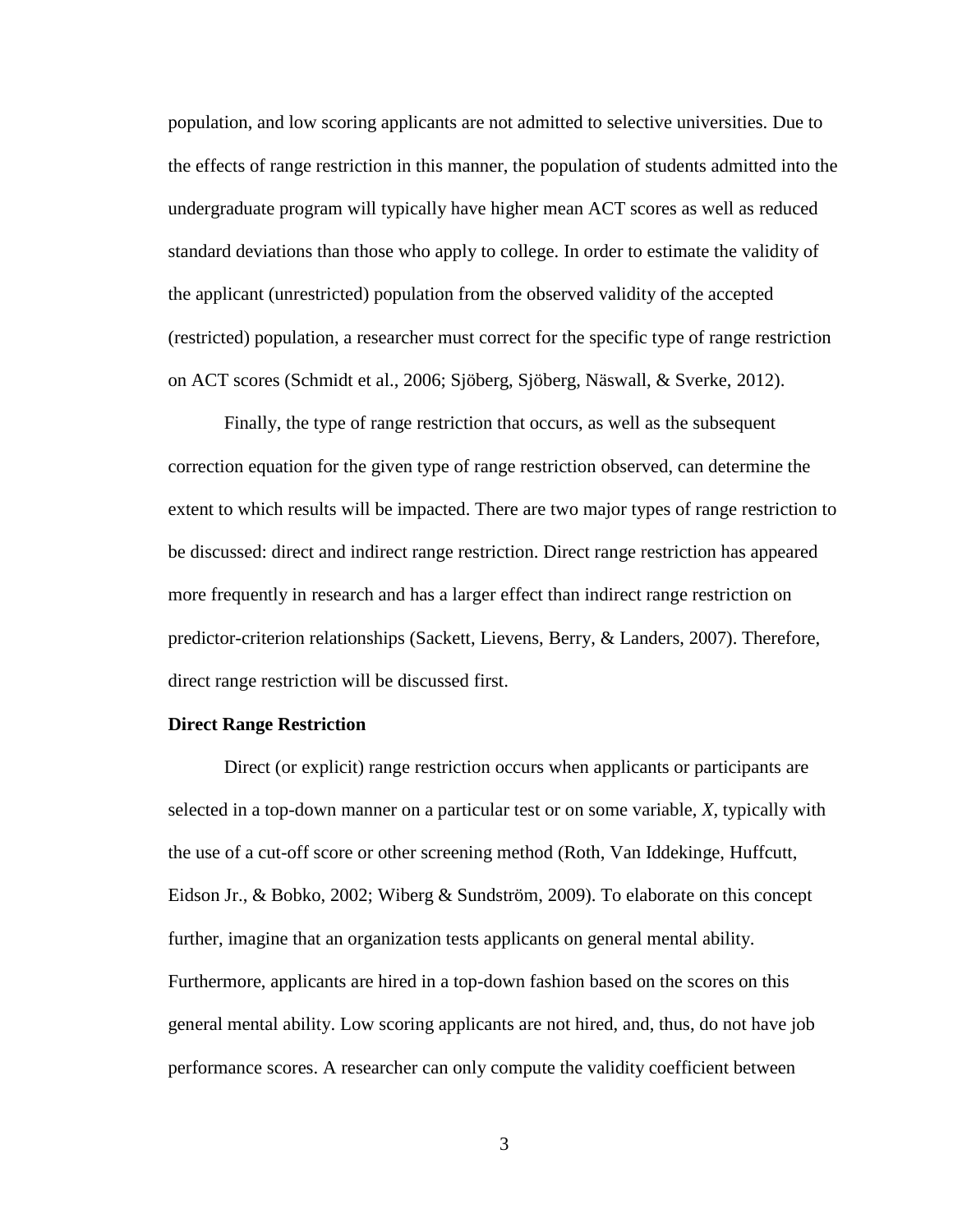general mental ability scores and the criterion (e.g., job performance) for those who are hired. Therefore, a restriction of range on the observed scores and available data occurs, thus lowering the correlation that is reported unless it is corrected by the researcher.

## <span id="page-11-0"></span>**Indirect Range Restriction**

The second type of range restriction is known as indirect range restriction. Indirect range restriction occurs when applicants or participants are selected on some third variable,  $Z$ , a variable that is correlated with the predictor variable  $(X)$  to some degree (Hunter, Schmidt, & Le, 2006; Schmidt, Shaffer, & Oh, 2008; Wiberg & Sundström, 2009). To illustrate the nature of indirect range restriction, consider two possibilities. If the correlation between *X* and *Z* is 1.0, then top-down selection on *Z* is identical to top-down selection on *X*, causing range restriction that is identical to direct range restriction on the correlation between *X* and *Y*. If the correlation between *X* and *Z* is 0.0, then top-down selection on *Z* causes no restriction on *X*, leaving the correlation between *X* and *Y* unaffected. From these extremes we can conclude that stronger correlations between *X* and *Z* lead to greater range restriction effects on the observed correlation between *X* and *Y*. Referring to the previous ACT/college performance example, indirect range restriction would occur if students were selected on a variable that is correlated with ACT scores (e.g., high school GPA).

Indirect range restriction also occurs when an organization incorporates a multiple-hurdle selection system where one or more predictors are administered before the actual predictor of interest in order to screen out applicants (Roth et al., 2002). For example, a general mental ability test and résumé check could be conducted by an organization to first screen applicants; this reduced applicant pool could then be tested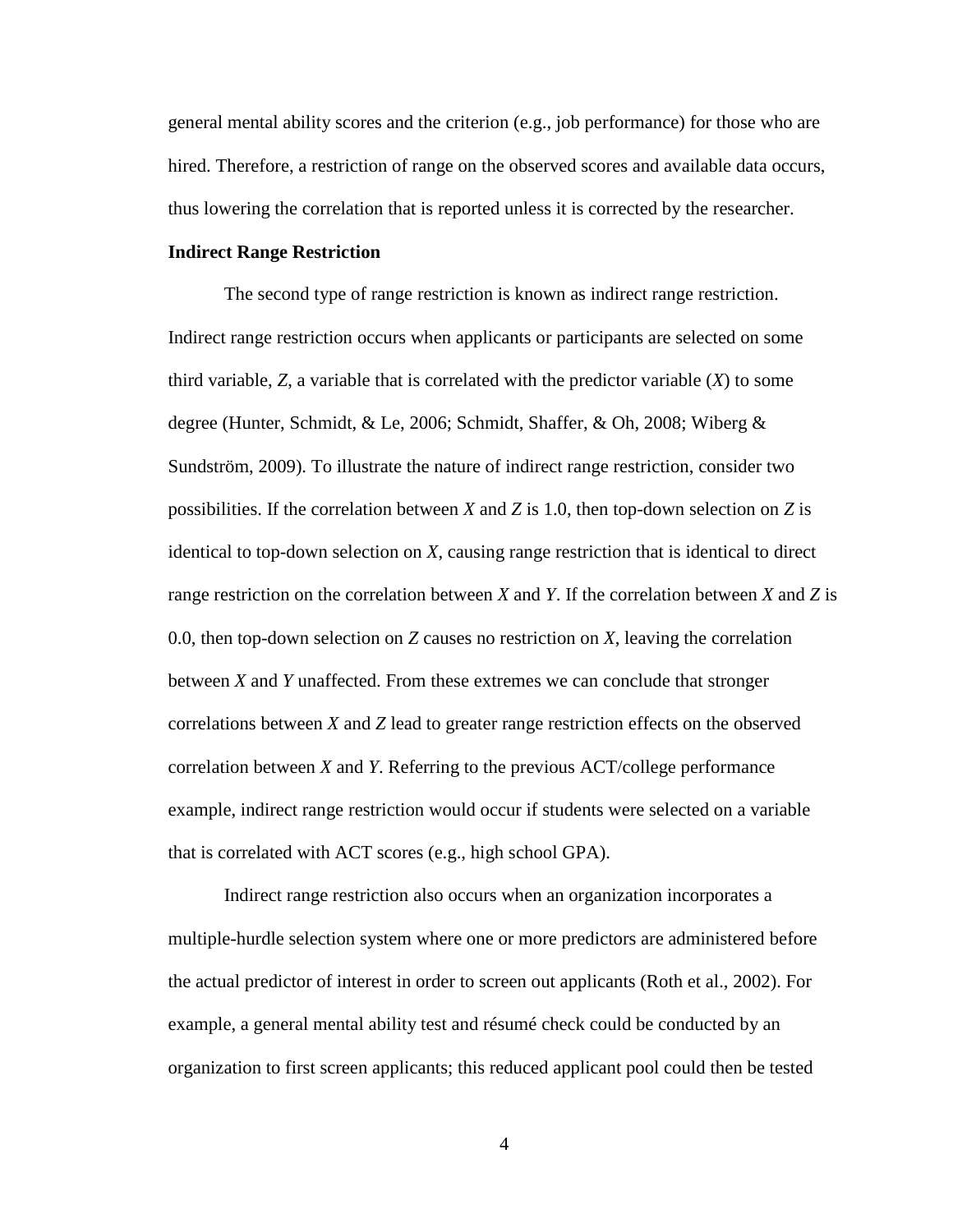with a structured interview for the final step of the employee selection process. Even if every person who completes the structured interview is hired, the variability of the interview scores has been indirectly restricted due to the previous selection on the other tests.

#### <span id="page-12-0"></span>**Correction Methods**

Several correction methods for range restriction have been used over the past century, dating back to their introduction with Pearson's (1908) publication of the correction formulas (Sackett et al., 2007). Aitken (1934) and Lawley (1943) expanded upon Pearson's work to account for multivariate cases of range restriction, and Thorndike (1949) further refined the concepts of and equations for direct and indirect range restriction. Each of these researchers postulated their correction method based upon classical measurement theory. Classical measurement theory, or Bayesian statistical inference, tells us how knowledge about the value of some variable, *X*, changes as we obtain other information related to *X*; this theory aided in the development of equations that correct for correlations affected by range restriction with predictor and criterion variables (Iversen, 1984).

Gatewood, Feild, and Barrick (2011) identified at least eleven different scenarios for direct and indirect range restriction that can occur depending upon various conditions present. However, the majority of range restriction occurrences involve situations that are addressed by only three correction equations; these three situations are often referred to as "cases" from Thorndike's research (Thorndike, 1947, 1949). This trend of using Thorndike's three correction equations is important to note because if a researcher applies the wrong formula to a given situation, an incorrect adjustment (either an underestimate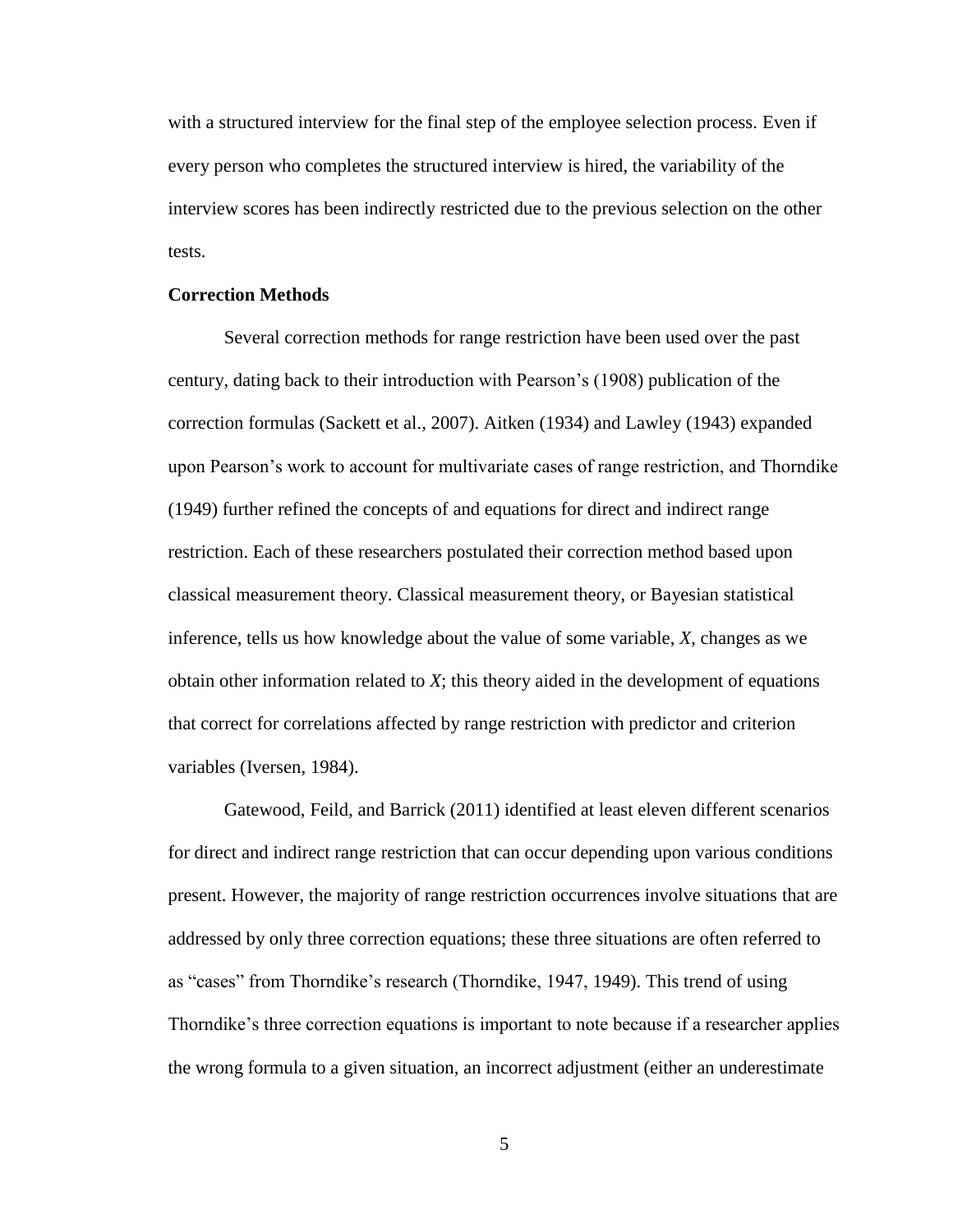or overestimate of the true predictor validity) will result. To what extent the true validity is altered depends entirely upon the formula used by the examiner, as some formulas may be drastically more harmful than others and lead the examiner to reach erroneous conclusions (Alexander, Carson, Alliger, & Barrett, 1984).

## <span id="page-13-0"></span>**Direct Range Restriction Correction**

The first correction equation to be discussed is used to correct *univariate* range restriction, which is when restriction has occurred on only one variable. Pearson was the first to present this univariate correction formula in 1903, but Thorndike (1949) and Gulliksen (1950) modified the formula, and this version of the equation (i.e., Thorndike's Case 2) is still frequently used by researchers today (Hunter et al., 2006). This equation refers to the most basic form of range restriction: only two variables relevant to the validity study (*X* and *Y*), top-down selection was performed on one of the variables (*X*, the predictor variable), and the unrestricted variance is known for the selected variable. Note that in this formula, values for *s<sup>X</sup>* (standard deviation), *s<sup>X</sup>* 2 (variance), and *rXY* (correlation between *X* and *Y*) come from the restricted population. Values for  $S_X$ ,  $S_X^2$  are from the unrestricted population. The equation to correct for the effects of direct range restriction is as follows:

$$
R_{XY} = \frac{\left(\frac{S_X}{S_X}\right) r_{XY}}{\sqrt{\left|\left(\frac{S_X^2}{S_X^2}\right) - 1\right|} r_{XY} + 1}}.
$$
\n(1)

The equation was described by Gulliksen (1950) as an equation of explicit selection (direct selection on *X*). However, this correction equation does not specify how selection actually occurred; for example, only individuals in the tails of the distribution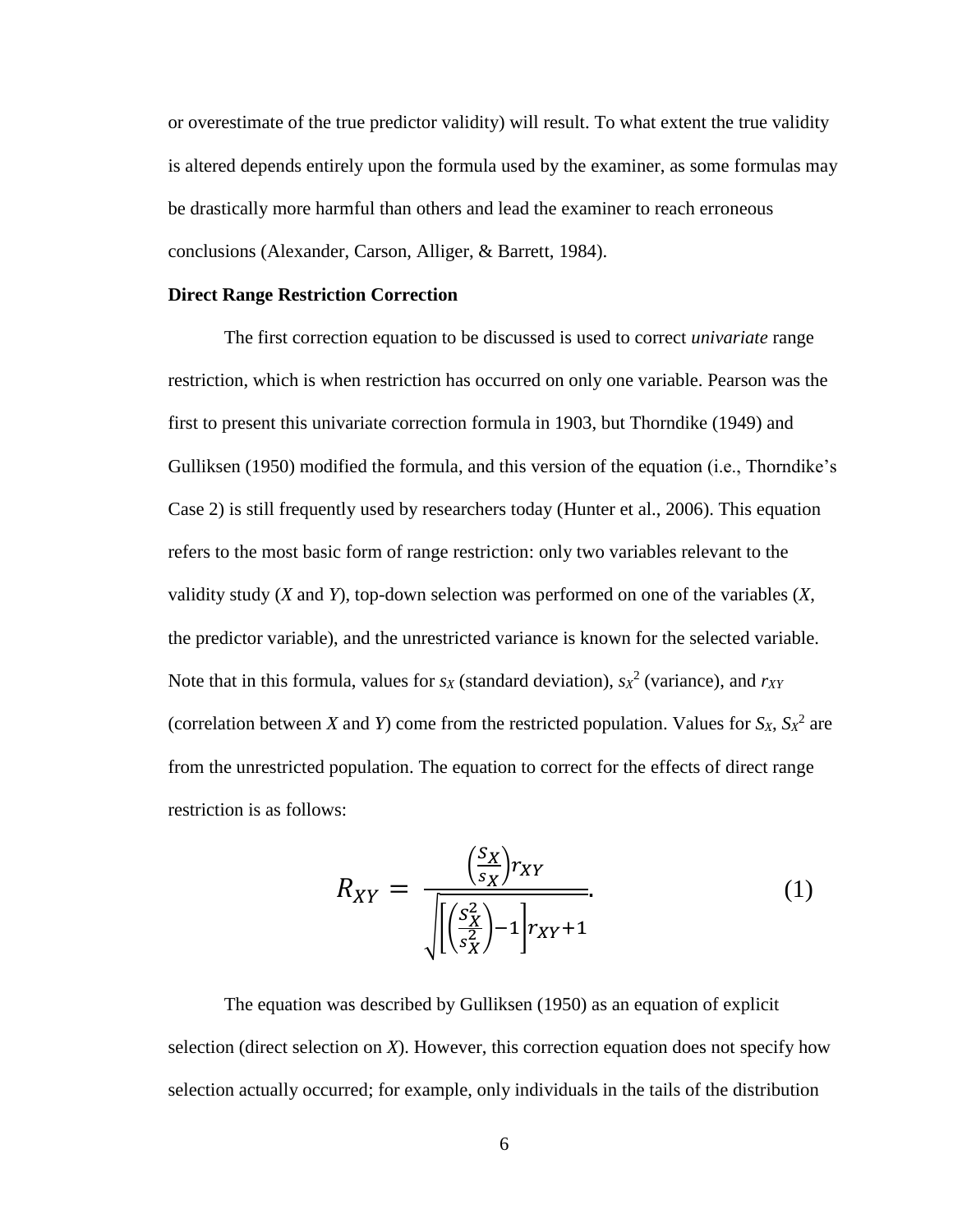may be selected, or either or both of the tails of a distribution may be truncated to some degree (Sackett & Yang, 2000). The direct range restriction correction equation has been shown to give a close estimate of the true correlation as long as the assumptions of linearity and homoscedasticity are satisfied (Wiberg & Sundström, 2009). Also, it has been noted that bivariate normality is a sufficient, albeit unrequired, assumption for this correction equation as well (Lawley, 1943).

## <span id="page-14-0"></span>**Indirect Range Restriction Correction**

The correction for indirect range restriction (Thorndike's, 1947, Case 3) is as follows:

$$
R_{XY} = \frac{r_{XY} - r_{XZ}r_{YZ} + r_{XZ}r_{YZ}(S_Z^2/S_Z^2)}{\sqrt{[1 - r_{YZ}^2 + r_{YZ}^2(S_Z^2/S_Z^2)][1 - r_{XY}^2 + r_{XY}^2(S_Z^2/S_Z^2)]}}
$$
(2)

In this scenario, subjects are selected based on *Z*, where *Z* is a third variable related in some degree to *X*, *Y*, or both; the values of both *X* and *Z* are available for the subjects who are in the restricted population (Sackett & Yang, 2000; Saupe & Eimers, 2010). Also, the values of  $s_{XY}$ ,  $s_Y$ ,  $s_{YZ}$ ,  $s_{YZ}$ ,  $r_{XY}$ ,  $r_{XZ}$ , and  $r_{YZ}$  are known (Thorndike, 1949). The ultimate aim is to estimate the correlation between *X* and *Y* for the unrestricted population. This correction equation follows the same linearity and homoscedasticity assumptions as the direct range restriction correction equation.

#### <span id="page-14-1"></span>**Assumptions of Range Restriction Corrections**

Both the direct and indirect range restriction equations assume linearity and homoscedasticity. The assumption of linearity is satisfied only when two variables, *X* and *Y* respectively, have a relationship that is linear throughout an entire range of scores; the assumption of homoscedasticity is when the variance of the residual scores is equal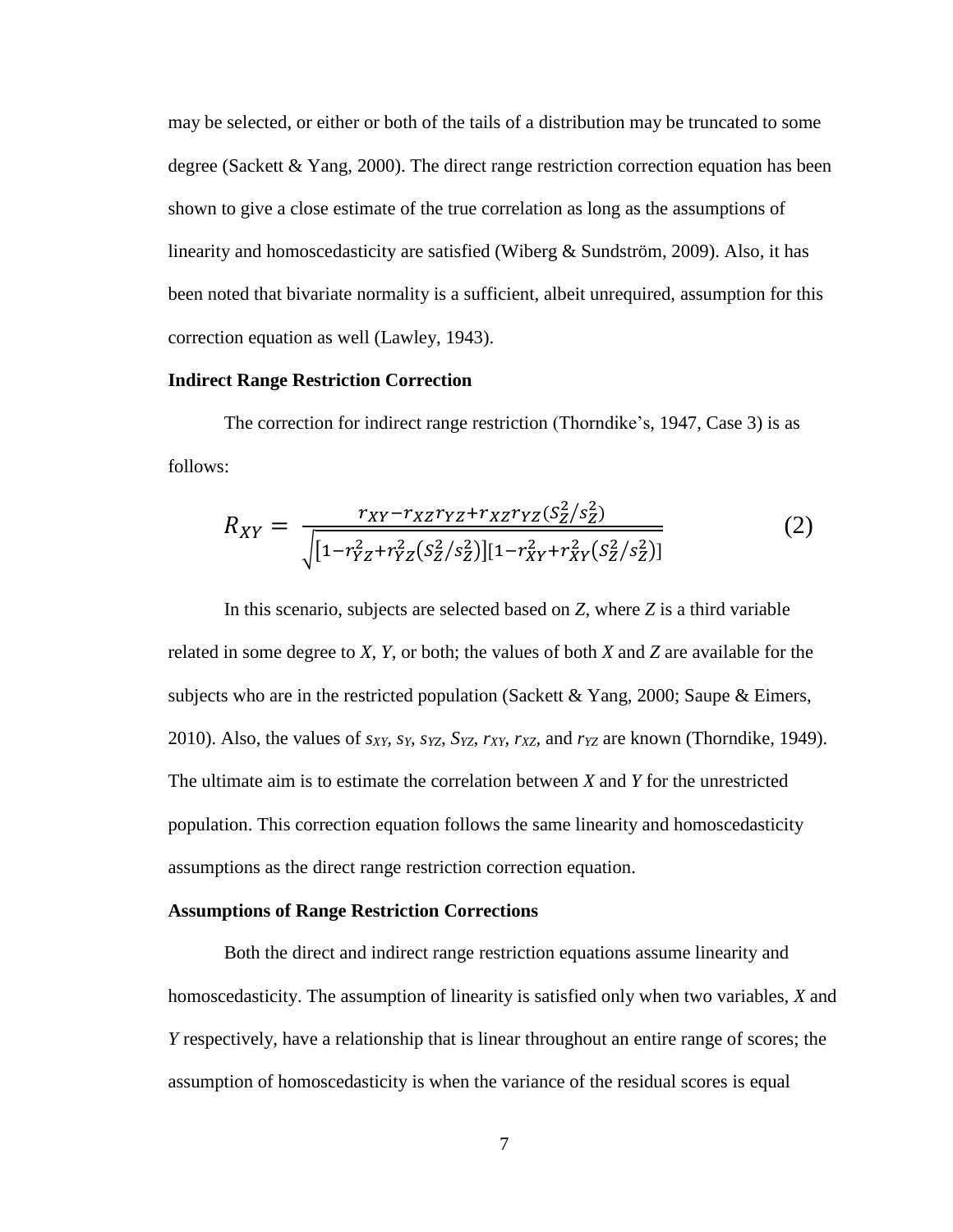throughout the range of scores, including scores in the unrestricted population (Sackett  $\&$ Yang, 2000). These two underlying assumptions are the most common to be involved in correction equations and must be satisfied for the correction equations to function as intended. However, there are two other assumptions that are just as important to address, but apply less frequently to correction equations because they are misinterpreted, checked incorrectly, or not considered by researchers when they choose a correction method to account for range restriction.

The first of these assumptions is the assumption of normality, which states that all variables of interest will be normally distributed (Lande & Arnold, 1983). The second is the assumption of selection, such that the researcher correctly utilized either perfect topdown selection (explicit) or incidental selection methods. The assumption for perfect topdown selection is that only one variable, *X*, is the direct selection variable to determine the relationship between *X* and *Y* instead of some other unspecified variable, *Z* (Linn, Harnisch, & Dunbar, 1981). Incidental selection is a similar process, but selection is performed on variable, *Z,* a variable that is correlated with *X, Y*, or both (Linn et al., 1981). Further support for the assumption of perfect top-down selection is offered by the alternate mathematical expression of range restriction, which allows range restriction to be expressed in terms of selection ratios (e.g., Schmidt et al., 1976). The assumption of perfect top-down selection is manifest in these instances; a selection ratio of ten percent is interpreted as indicating that the top ten percent of test takers were selected. From this perspective (range restriction as selection ratio), application of the direct range restriction correction to a random sample of ten percent of the test takers, a sample free from range restriction, would yield wildly inaccurate results.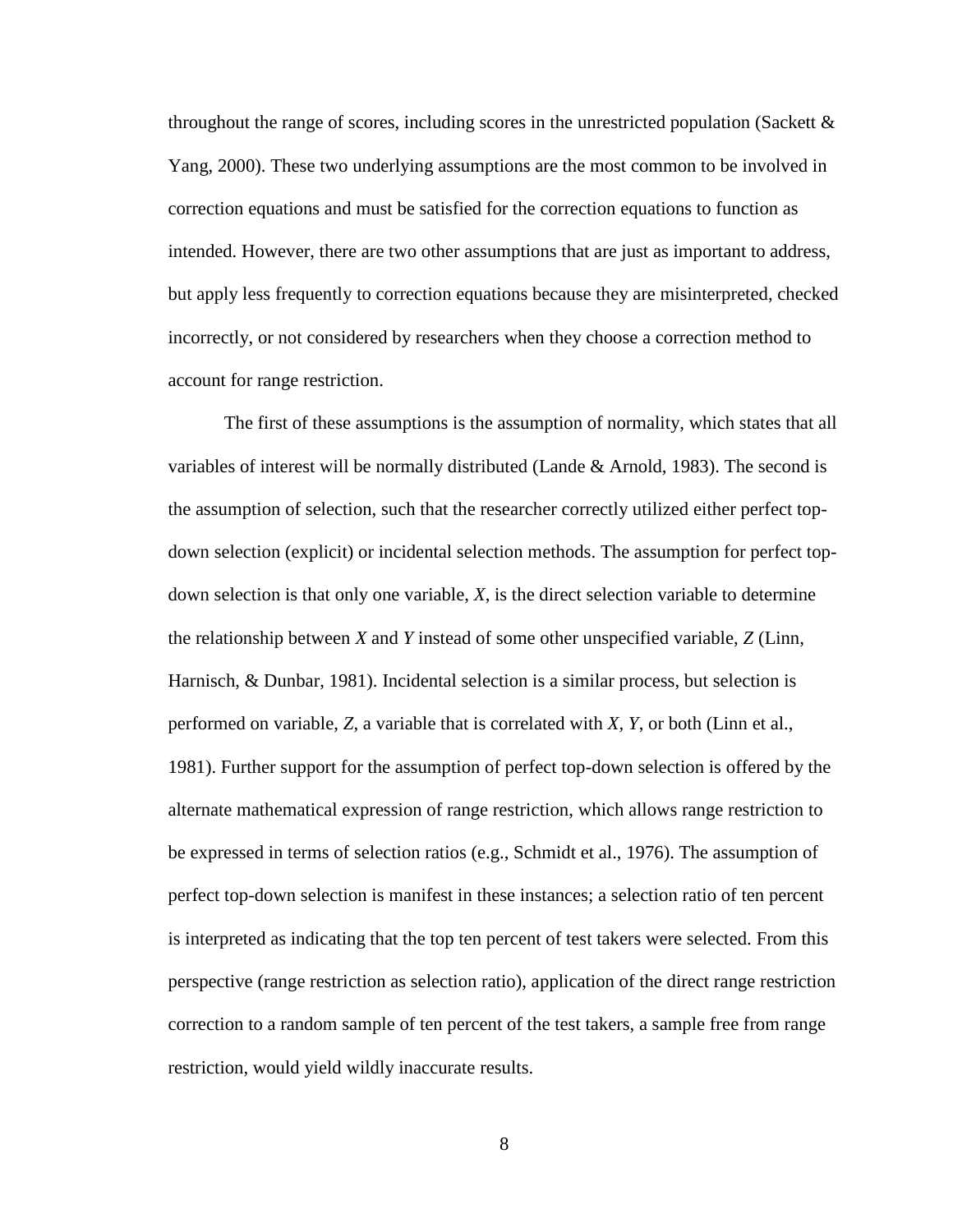#### <span id="page-16-0"></span>**Violation of Assumptions**

Instances in which the researchers believe that they are dealing with direct range restriction, most, if not all, of the assumptions are not satisfied (Linn et al., 1981). As a result, researchers may not understand these subtle differences in range restriction and may utilize an inappropriate correction method for their investigations.

First, the direct range restriction equation is designed to correct for selection on one variable for which the unrestricted standard deviation is known. Typically, selection is on *X*, the test, and the unrestricted standard deviation is known for that variable. If the unrestricted variance is known only for the other variable that is not being selected upon (i.e., *Y*), then researchers would need to utilize a different correction equation, which is often referred to as Thorndike's Case 1 (Alexander et al., 1984). Given that the designation of which variables are labeled as *X* or *Y* is merely arbitrary on behalf of the researcher, the most important aspects to understand are (a) which variable is the selection variable and (b) for which variable the unrestricted variance is known. The classic direct range restriction correction equation (Equation 1 above) is designed for situations in which the unrestricted standard deviation is known for the selected variable.

Violations of linearity can also cause problems for range restriction corrections. It is rare for the relationship between *X* and *Y* to be perfectly linear, and it is not uncommon to find that the regression of *Y* on *X* flattens out for extreme *X* values (Gross & Fleischman, 1983). Thus, truncation of the range of scores can change the relationship shown between *X* and *Y* such that a linear relationship may or may not be observed in the restricted sample.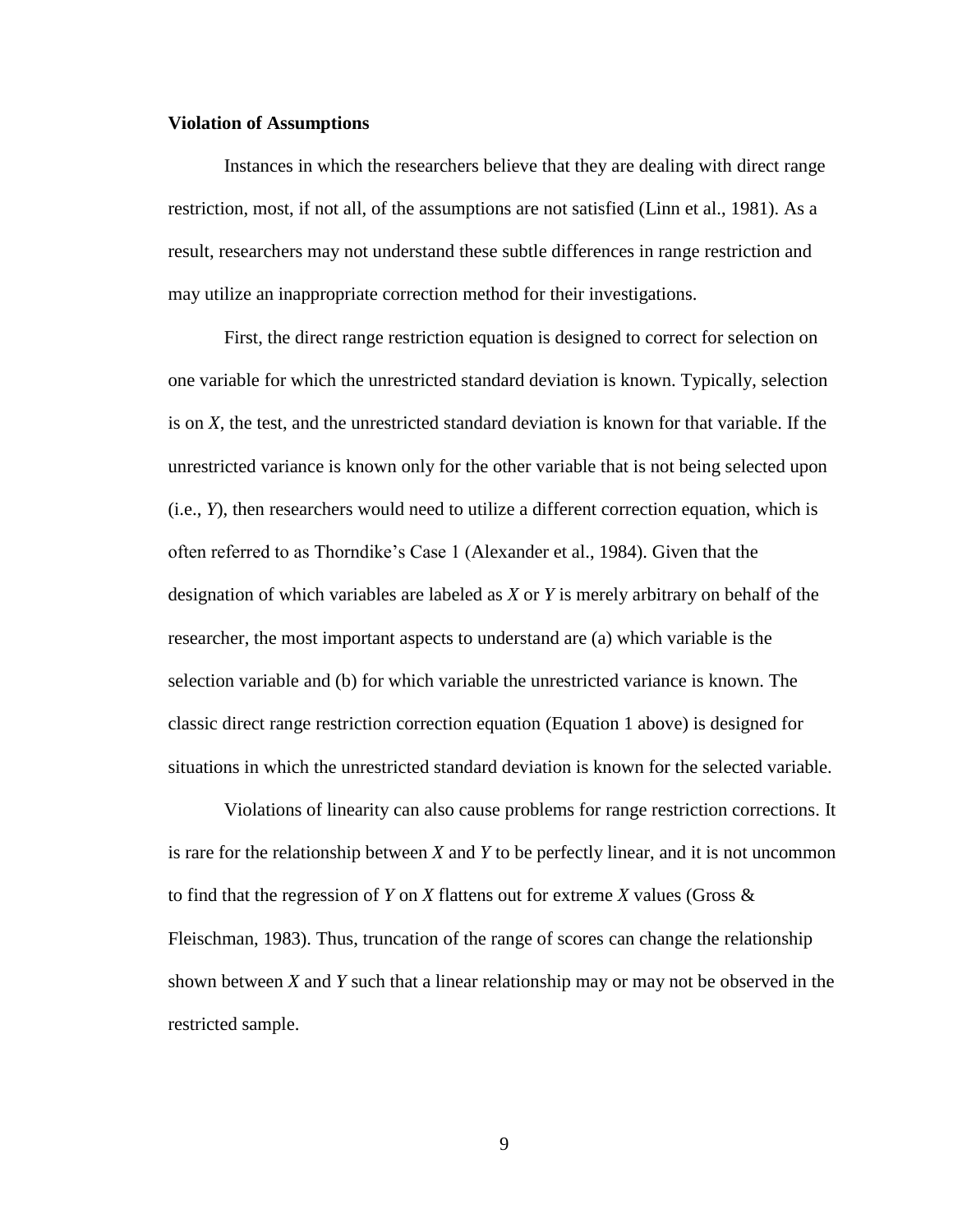Homoscedasticity is another assumption whose violation affects the accuracy of the range restriction adjustment. Generally, when the assumption of homoscedasticity is violated the correction tends to be adequate unless it is violated in correspondence with a violation in linearity (Gross & Fleischman, 1983; Holmes, 1990). This assumption is due to the reoccurring trend in research that has demonstrated that correction equations are more easily affected by violations in linearity, while being more resistant to moderate or even significant departures from the assumption of homoscedasticity by itself (Greener & Osburn, 1979). However, correction equations are still utilized even with this knowledge because an uncorrected correlation coefficient is more biased than a corrected value (Gross & Kagen, 1983; Weber, 2001). Violations of homoscedasticity cause the restricted regression coefficient to be stronger or weaker than the unrestricted regression coefficient. This violation results in an over or under correction when the range restriction correction is applied.

Finally, there is one last issue regarding the assumption of selection, more specifically, regarding the actual methods of direct selection. Researchers and practitioners assume that they are selecting in a perfect top-down manner, which is an underlying premise of direct and indirect range restriction adjustments. However, unbeknownst to them, some unknown or unspecified variable(s) are actually in play that cause the assumption of perfect top-down selection to rarely, if ever, hold true. To demonstrate this claim, consider the following example: An organization wishes to select individuals to hire directly based on their scores on general mental ability (*g*). The organization makes job offers to the highest scoring on the test (i.e., top-down selection). Offers proceed, in descending order down the list, until all of the job openings are filled.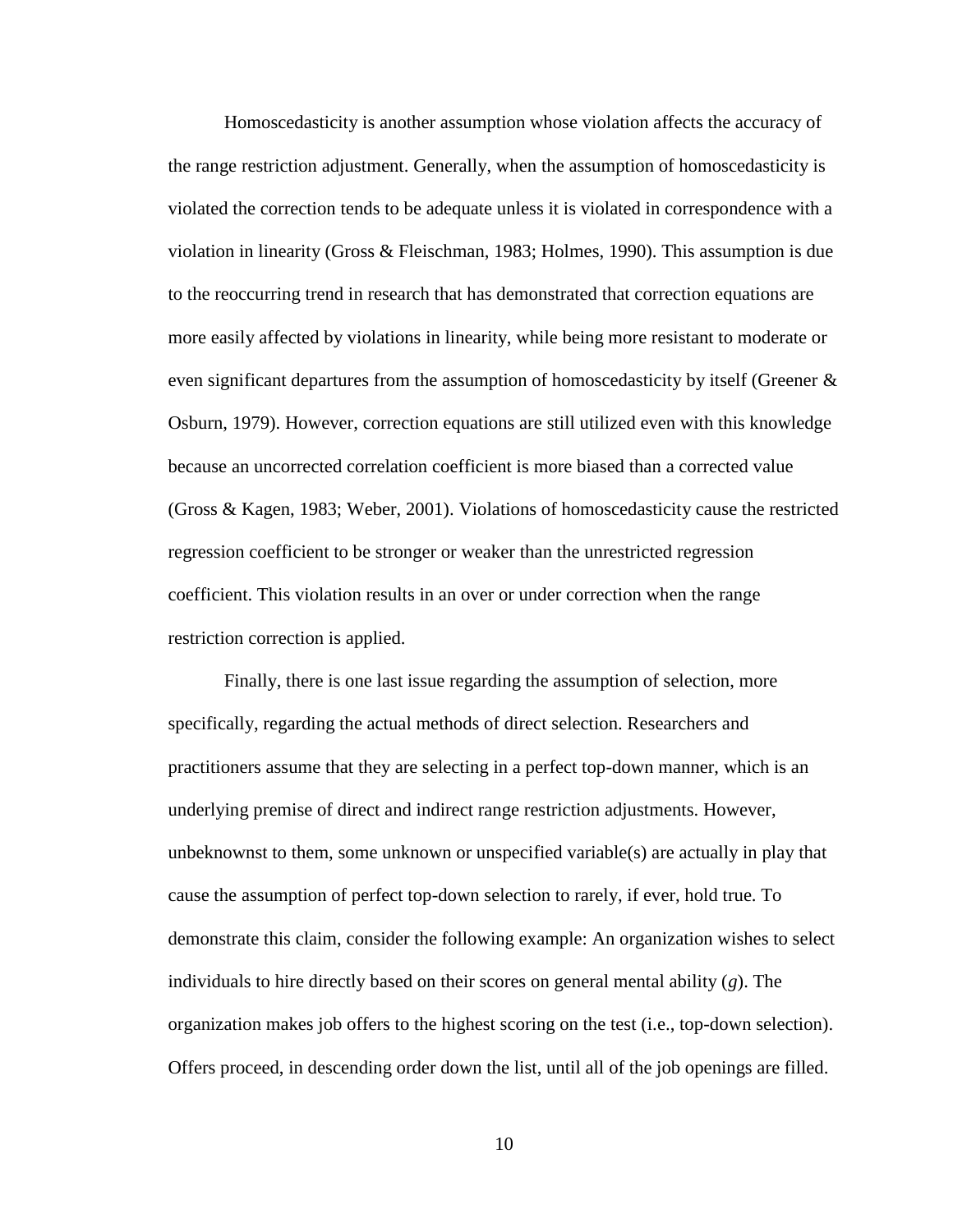However, not all potential hires accept the job offer. The organization must now skip this person's score and select the next score on the list. Thus, the perfect top-down selection principle of direct selection is not held in this situation. Therefore, what they believe to be direct selection is actually an occurrence of *indirect* selection procedures. Any correction of the resultant correlation with the direct range restriction correction risks the introduction of additional error into the validity estimate.

#### **The Current Study**

<span id="page-18-0"></span>The assumption of perfect top-down selection underlying the direct range restriction correction is likely violated in almost every application of the correction in applied practice. When these violations occur, they are often unnoticed by researchers, who may not understand the finer details regarding range restriction, and likely result in corrections that are inaccurate. The current study was designed to test whether violations of the perfect top-down selection assumption reduce the accuracy of correlations corrected with the direct range restriction correction equation.

*Hypothesis*: Greater deviations from perfect top-down selection will lead to reduced accuracy in adjustments for direct range restriction.

This study utilized a Monte Carlo design to test this hypothesis. A Monte Carlo design is optimal for this study as it allows researchers the means to generate large datasets with known parameters. Three variables were manipulated: the population correlation between *X* and *Y*, the selection ratio, and the probability that a hypothetical applicant will accept a position. Range restricted sample correlations were computed and adjusted with the direct range restriction equation. These adjusted correlations were then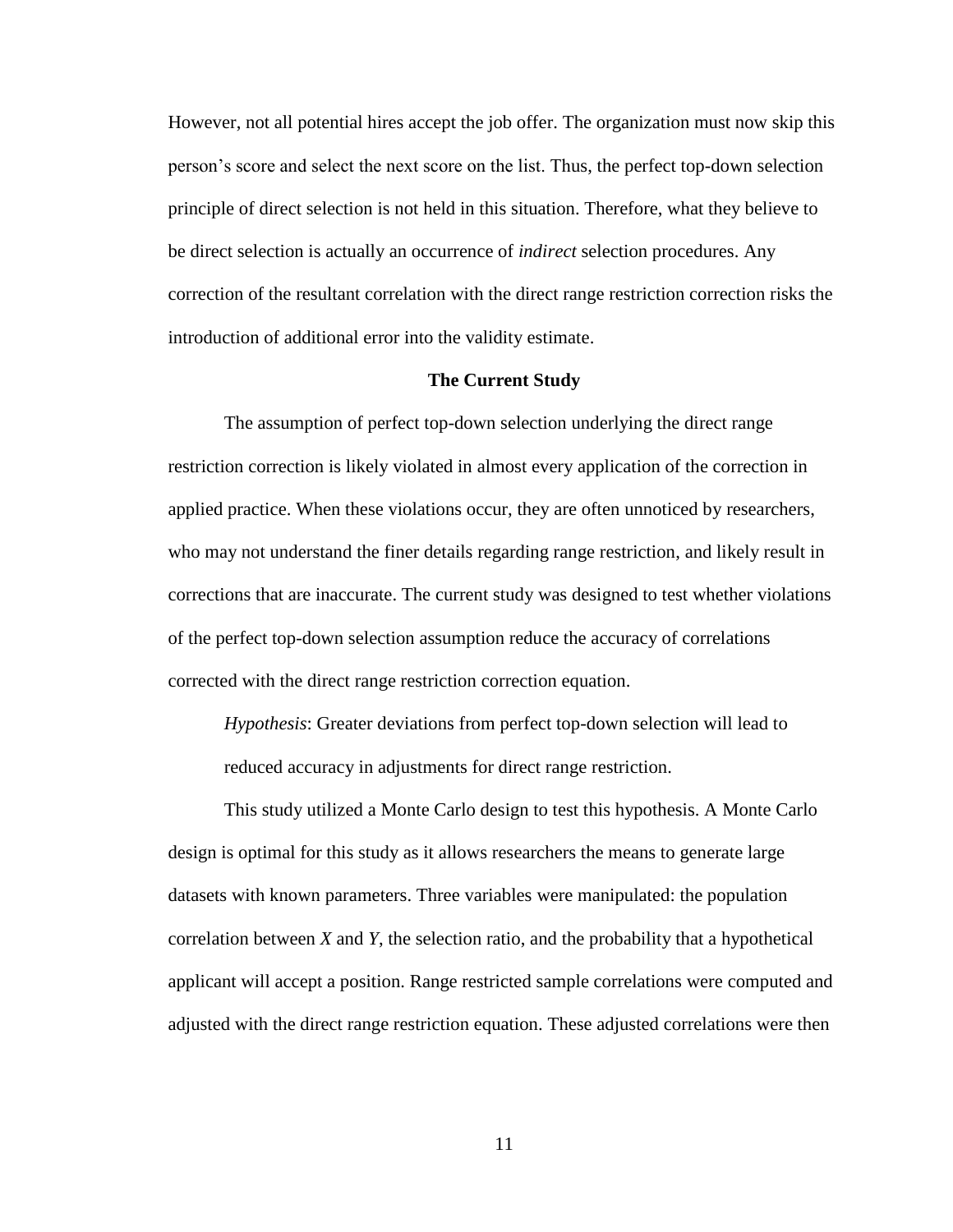compared to the population correlation to assess the accuracy of the adjusted value under the various conditions.

## **Method**

## <span id="page-19-1"></span><span id="page-19-0"></span>**Population Generation**

Two datasets, each representing a hypothetical population, were generated for the study. Each dataset consisted of 1,000,000 cases with scores on two variables representing predictor and criterion scores. The population correlation was set to be either .35 or .45, values chosen to represent typical correlations in applied settings. Means and standard deviations for each variable were set to zero and one, respectively. Applicant samples were randomly drawn from the population of 1,000,000 cases. Selection ratios were set to be either .10 or .33. Sample correlations were computed on a sample of 150 cases (i.e., selected cases). Given that 150 cases were to be selected from the applicant samples and given the selection ratios of .10 or .33, the applicant sample size was either 1500 or 450. The final manipulation was the probability that the hypothetical applicant would accept the job if offered: .5, .8, or 1.0. These three manipulated variables resulted in twelve conditions  $(2 \times 2 \times 3)$  for the experiment.

## <span id="page-19-2"></span>**Procedure**

The experiment was conducted with the following procedure:

- 1. A sample of either 450 or 1500 cases was randomly selected from the population.
- 2. Each case was assigned a dichotomous yes/no decision of job offer acceptance, corresponding to an acceptance probability of .5, .8, or 1.0.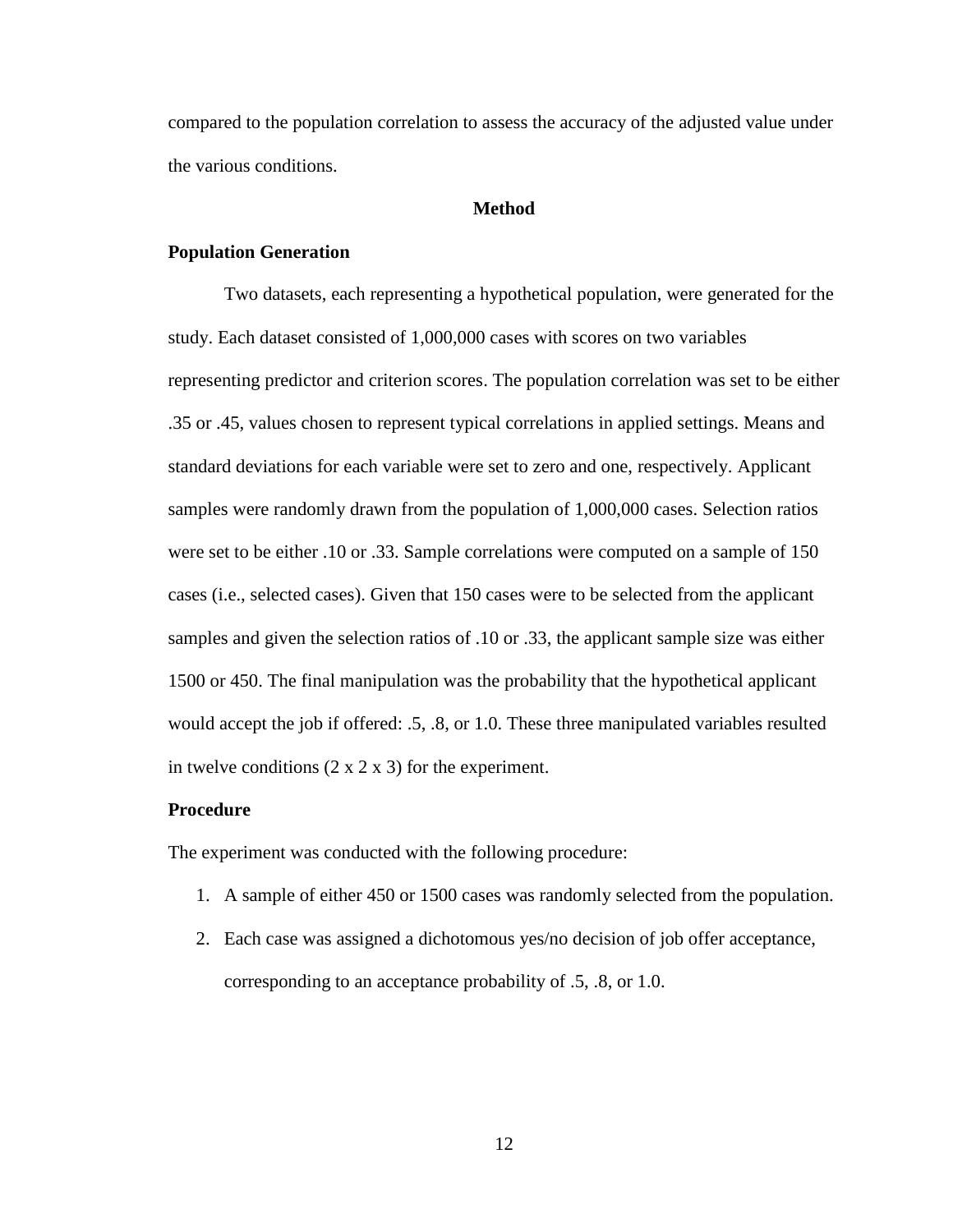- 3. The highest 150 scoring applicants were offered employment. Selected applicants who rejected the job offer were omitted, and lower scoring applicants were then offered the job.
- 4. The sample correlation was computed for the selected group.
- 5. The sample correlation was adjusted for the effects of direct range restriction with Equation 1.
- 6. The adjusted correlation was then compared to the population correlation; bias (population correlation – adjusted sample correlation) and squared bias (the squared value of bias) were computed.
- 7. From the same applicant sample used for the above range restriction conditions, a random sample of the applicants was selected to form a No Range Restriction baseline condition. Scores in this sample were correlated, and the correlation was subsequently compared to the population value. Bias and squared bias were computed.
- 8. The process described in Steps 1-7 was repeated 1000 times.
- 9. The results across the 1000 replications were averaged yielding a mean bias and a mean squared bias for each condition. Cohen's *d* was computed for various comparisons of the 12 different conditions to assess the magnitude of effects.

## **Results**

## <span id="page-20-1"></span><span id="page-20-0"></span>**Statistics**

Within each of the 12 experimental conditions, mean bias and mean squared bias were computed for Perfect Top-Down selection, Imperfect Top-Down selection, and the No Range Restriction baseline condition.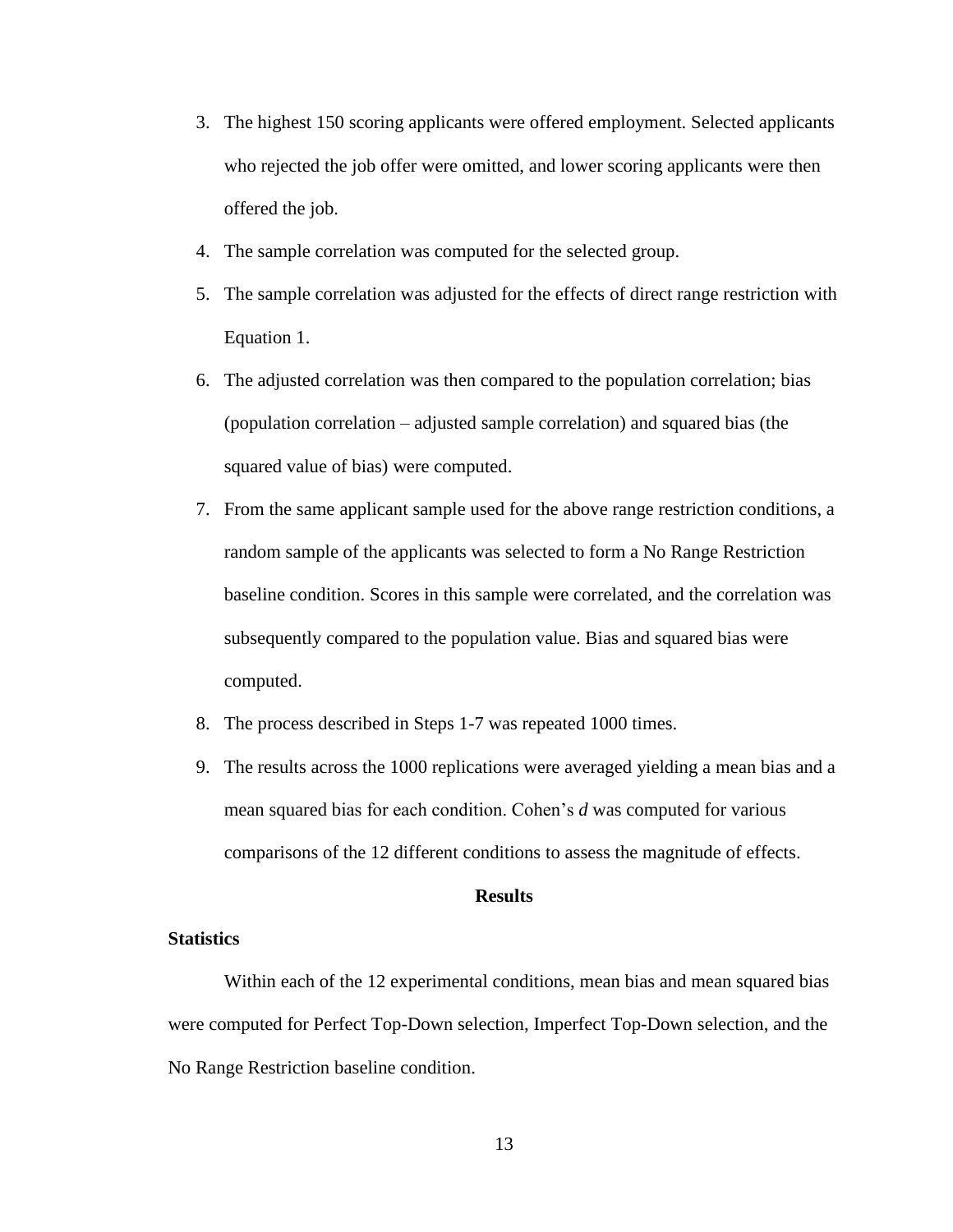#### <span id="page-21-0"></span>**Mean Bias and Mean Squared Bias**

Mean bias and mean squared bias results for the twelve conditions are listed in Tables 1 and 2. Table 1 lists the mean and standard deviation of bias, and Table 2 lists the mean and standard deviation of squared bias.

#### <span id="page-21-1"></span>**Effect Size Analyses**

Rather than compute significance tests for the comparisons, tests that have no meaning in a Monte Carlo analysis, the effect sizes of differences in bias and squared bias between various range restriction conditions were assessed using Cohen's *d*. Table 3 lists Cohen's *d* values for the differences in bias for the following comparisons: Perfect Top-Down versus No Range Restriction, Imperfect Top-Down versus No Range Restriction, and Imperfect Top-Down versus Perfect Top-Down. Given Cohen's (1988) standards for d (.2 is small, .5 is medium, and .8 is large) to interpret the magnitude of effects, effect sizes were small for all bias analyses.

Table 4 lists Cohen's *d* values for differences in squared bias. For the comparison of both range restriction conditions (Imperfect Top-Down and Perfect Top-Down) to the No Range Restriction condition, squared bias was moderate to strong (*d* values ranged from .39 to .81, with a median of .64). For the comparison of Perfect and Imperfect Top-Down conditions, squared bias differences were small except for conditions where the selection ratio and probability of job offer acceptance were low. Contrary to the hypothesis, squared bias was lower for Imperfect Top-Down selection than for Perfect Top-Down selection in these conditions. In summary, the hypothesis of the study was not supported; for the comparison of Imperfect Top-Down selection against Perfect Top-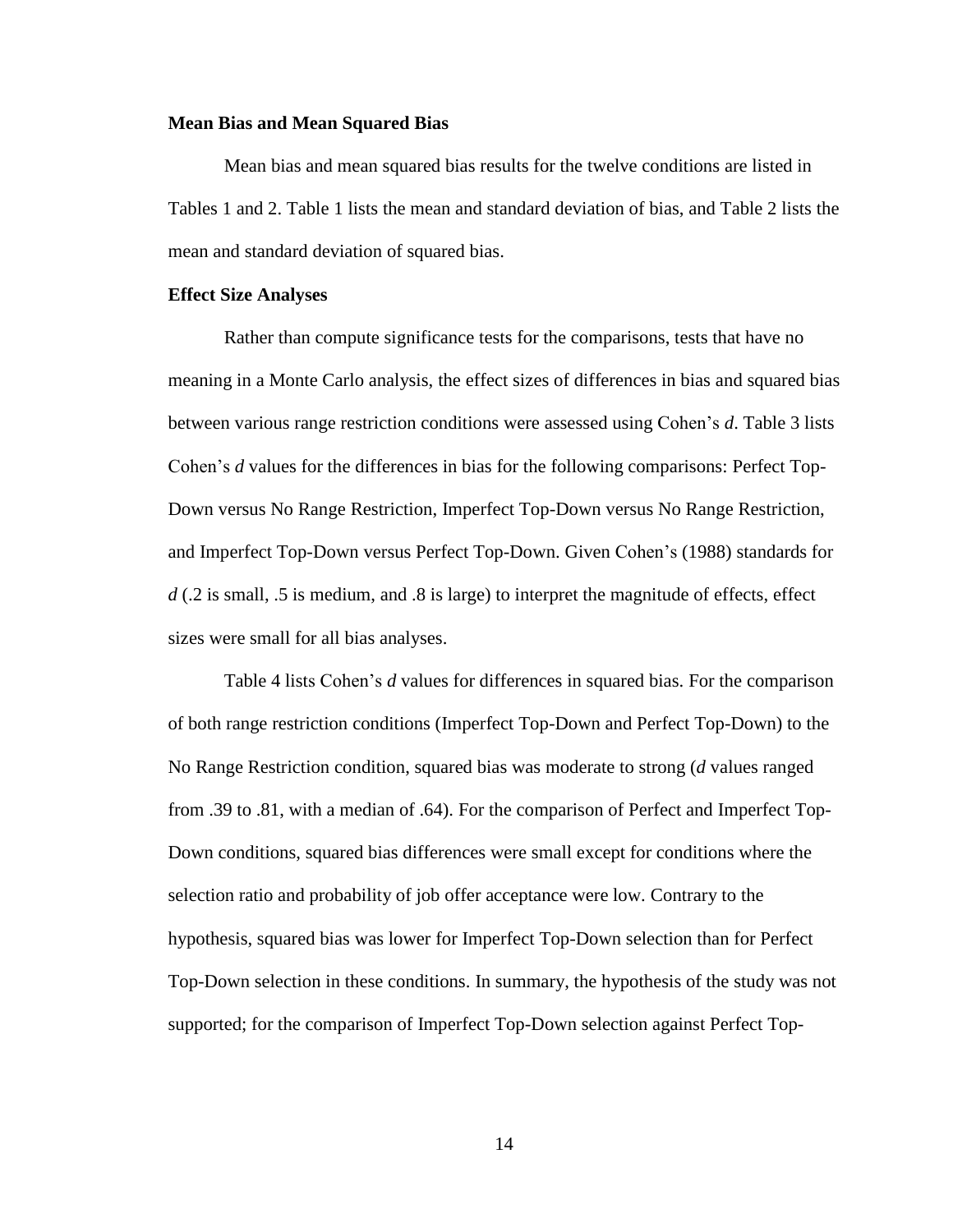Down selection, bias was similar in magnitude across all conditions and squared bias was either similar in magnitude or was lower for the former condition than for the latter.

# Table 1

|  |  | Mean and Standard Deviation of Bias |  |
|--|--|-------------------------------------|--|
|--|--|-------------------------------------|--|

|             |                             |                         |                  |           |                  | Perfect    | Imperfect        |           |
|-------------|-----------------------------|-------------------------|------------------|-----------|------------------|------------|------------------|-----------|
|             |                             | No Range<br>Restriction |                  | Top-Down  |                  | Top-Down   |                  |           |
| $\rho_{xy}$ | <b>SR</b><br>$\overline{p}$ |                         |                  |           | (Adjusted)       | (Adjusted) |                  |           |
|             |                             |                         | $\boldsymbol{M}$ | <b>SD</b> | $\boldsymbol{M}$ | SD         | $\boldsymbol{M}$ | <b>SD</b> |
| 0.35        | 0.33                        | 0.5                     | $-0.001$         | 0.073     | 0.007            | 0.126      | $-0.006$         | 0.097     |
| 0.35        | 0.33                        | 0.8                     | 0.004            | 0.074     | 0.009            | 0.132      | 0.009            | 0.125     |
| 0.35        | 0.33                        | 1.0                     | 0.002            | 0.070     | 0.008            | 0.129      | 0.008            | 0.129     |
| 0.35        | 0.10                        | 0.5                     | 0.001            | 0.072     | 0.011            | 0.163      | 0.015            | 0.141     |
| 0.35        | 0.10                        | 0.8                     | 0.002            | 0.073     | 0.009            | 0.162      | 0.004            | 0.155     |
| 0.35        | 0.10                        | 1.0                     | 0.000            | 0.073     | 0.009            | 0.164      | 0.009            | 0.164     |
| 0.45        | 0.33                        | 0.5                     | $-0.001$         | 0.064     | 0.008            | 0.116      | 0.003            | 0.092     |
| 0.45        | 0.33                        | 0.8                     | 0.003            | 0.067     | 0.008            | 0.115      | 0.014            | 0.108     |
| 0.45        | 0.33                        | 1.0                     | 0.000            | 0.065     | 0.009            | 0.117      | 0.009            | 0.117     |
| 0.45        | 0.10                        | 0.5                     | 0.000            | 0.065     | 0.018            | 0.146      | 0.010            | 0.128     |
| 0.45        | 0.10                        | 0.8                     | 0.001            | 0.064     | 0.017            | 0.140      | 0.018            | 0.141     |
| 0.45        | 0.10                        | 1.0                     | 0.001            | 0.067     | 0.009            | 0.140      | 0.009            | 0.140     |

*Note*. For all conditions, the number of applicants selected was 150. Bias equals the difference between the population correlation and the sample correlation. Table results are the average across 1000 replications.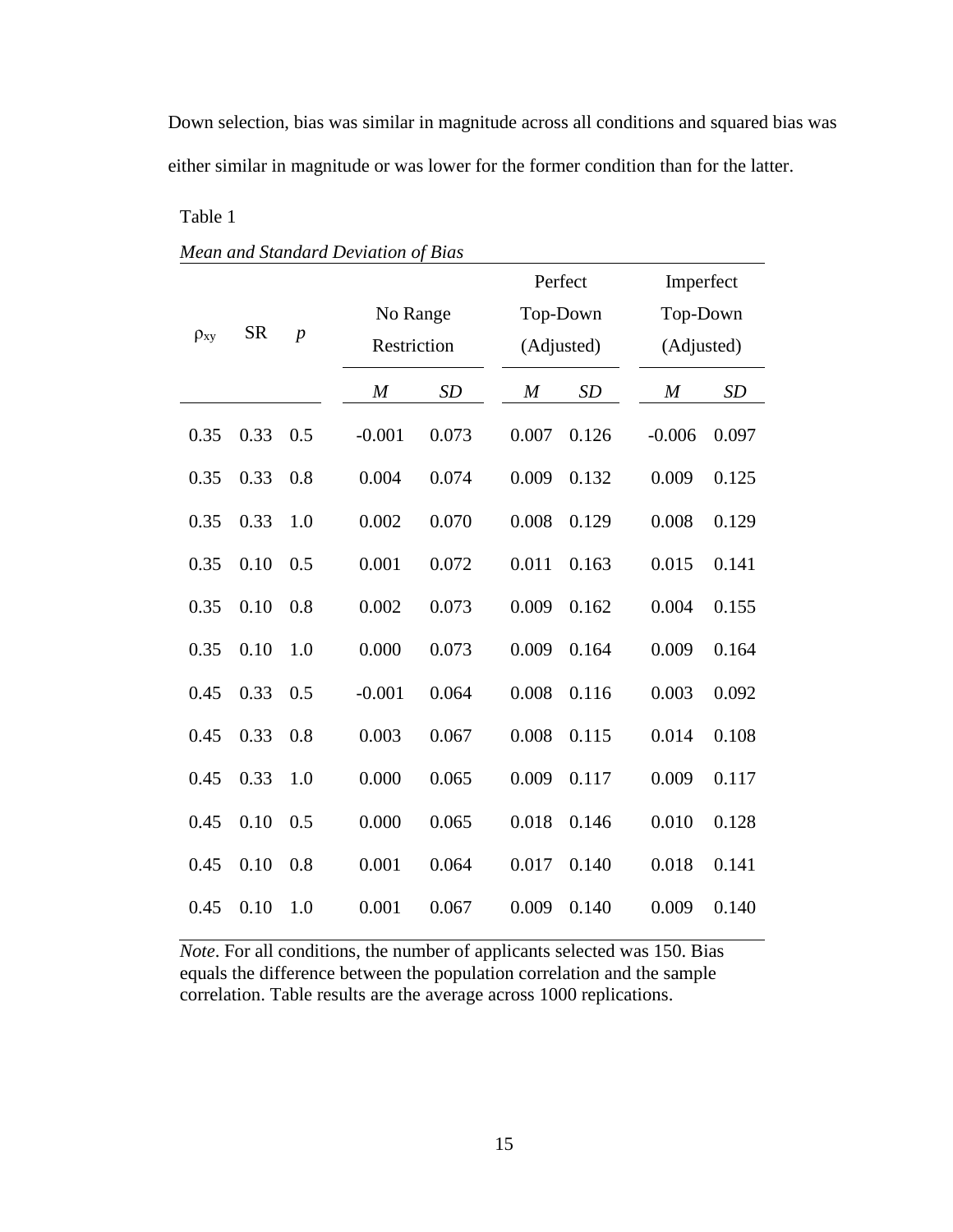# Table 2

|  |  | Mean and Standard Deviation of Squared Bias |  |  |
|--|--|---------------------------------------------|--|--|
|  |  |                                             |  |  |

| <b>SR</b><br>$\overline{p}$<br>$\rho_{xy}$ |      |     | No Range<br>Restriction |           | Perfect<br>Top-Down<br>(Adjusted) |           | Imperfect<br>Top-Down<br>(Adjusted) |           |
|--------------------------------------------|------|-----|-------------------------|-----------|-----------------------------------|-----------|-------------------------------------|-----------|
|                                            |      |     | $\boldsymbol{M}$        | <b>SD</b> | $\boldsymbol{M}$                  | <b>SD</b> | $\boldsymbol{M}$                    | <b>SD</b> |
| 0.35                                       | 0.33 | 0.5 | 0.005                   | 0.007     | 0.016                             | 0.023     | 0.010                               | 0.014     |
| 0.35                                       | 0.33 | 0.8 | 0.005                   | 0.008     | 0.018                             | 0.024     | 0.016                               | 0.024     |
| 0.35                                       | 0.33 | 1.0 | 0.005                   | 0.007     | 0.017                             | 0.025     | 0.017                               | 0.025     |
| 0.35                                       | 0.10 | 0.5 | 0.005                   | 0.008     | 0.027                             | 0.044     | 0.020                               | 0.029     |
| 0.35                                       | 0.10 | 0.8 | 0.005                   | 0.008     | 0.026                             | 0.040     | .0240                               | 0.036     |
| 0.35                                       | 0.10 | 1.0 | 0.005                   | 0.008     | 0.027                             | 0.037     | 0.027                               | 0.037     |
| 0.45                                       | 0.33 | 0.5 | 0.004                   | 0.006     | 0.013                             | 0.021     | 0.008                               | 0.013     |
| 0.45                                       | 0.33 | 0.8 | 0.005                   | 0.007     | 0.013                             | 0.023     | 0.019                               | 0.020     |
| 0.45                                       | 0.33 | 1.0 | 0.004                   | 0.006     | 0.014                             | 0.020     | 0.014                               | 0.020     |
| 0.45                                       | 0.10 | 0.5 | 0.004                   | 0.006     | 0.022                             | 0.039     | 0.017                               | 0.027     |
| 0.45                                       | 0.10 | 0.8 | 0.004                   | 0.006     | 0.020                             | 0.030     | 0.020                               | 0.030     |
| 0.45                                       | 0.10 | 1.0 | 0.004                   | 0.006     | 0.020                             | 0.030     | 0.020                               | 0.030     |

*Note*. For all conditions, the number of applicants selected was 150. Squared bias equals the squared difference between the population correlation and the sample correlation. Table results are the average across 1000 replications.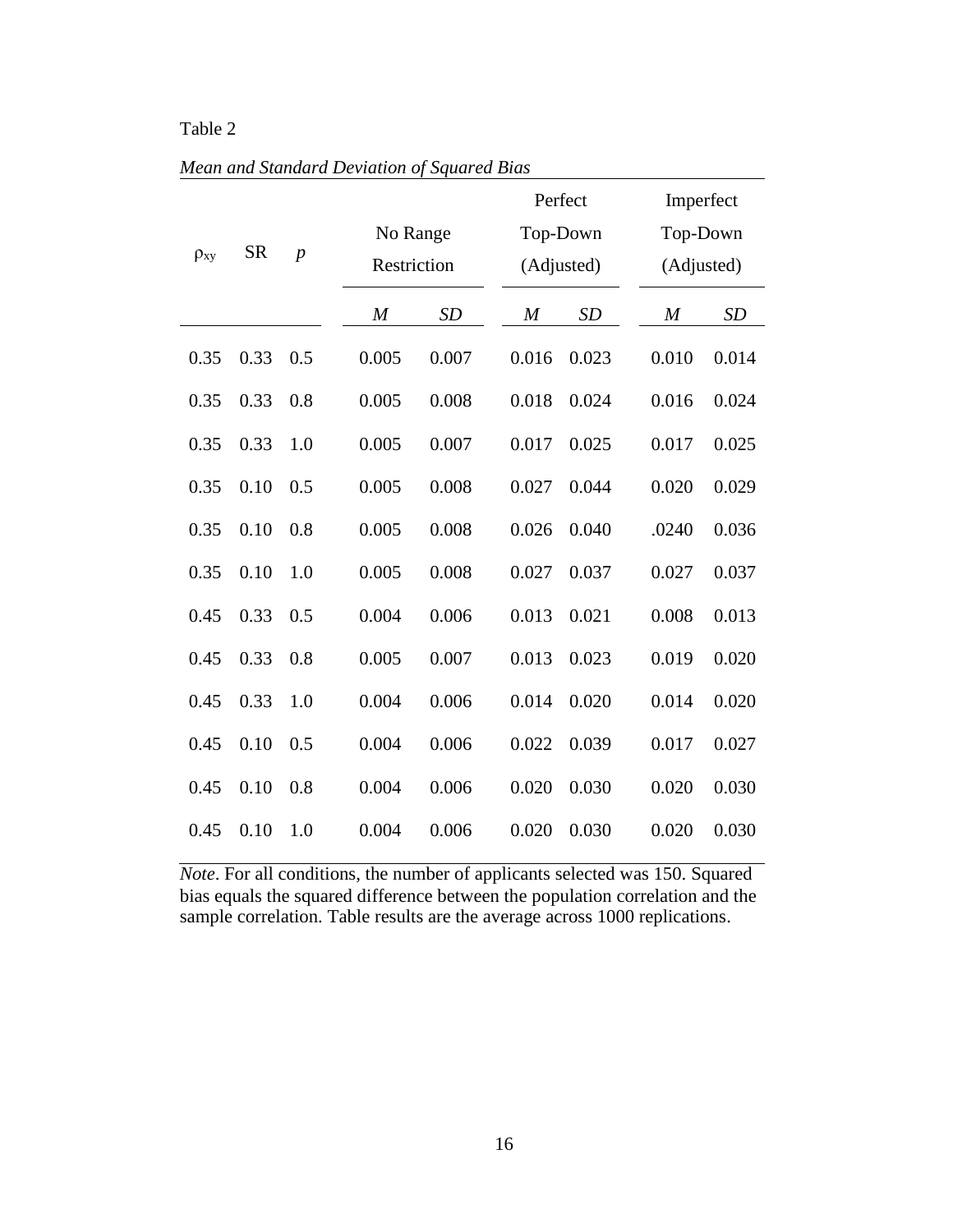# Table 3

|             |           |                  |                                                       | Cohen's $d$                                             |                                                     |
|-------------|-----------|------------------|-------------------------------------------------------|---------------------------------------------------------|-----------------------------------------------------|
| $\rho_{xy}$ | <b>SR</b> | $\boldsymbol{p}$ | Perfect<br>Top-Down<br>VS.<br>No Range<br>Restriction | Imperfect<br>Top-Down<br>VS.<br>No Range<br>Restriction | Imperfect<br>Top-Down<br>VS.<br>Perfect<br>Top-Down |
| 0.35        | 0.33      | 0.5              | 0.08                                                  | $-0.06$                                                 | $-0.12$                                             |
| 0.35        | 0.33      | 0.8              | 0.04                                                  | 0.05                                                    | 0.00                                                |
| 0.35        | 0.33      | 1.0              | 0.06                                                  | 0.06                                                    | 0.00                                                |
| 0.35        | 0.10      | 0.5              | 0.08                                                  | 0.12                                                    | 0.03                                                |
| 0.35        | 0.10      | 0.8              | 0.06                                                  | 0.02                                                    | $-0.03$                                             |
| 0.35        | 0.10      | 1.0              | 0.06                                                  | 0.06                                                    | 0.00                                                |
| 0.45        | 0.33      | 0.5              | 0.10                                                  | 0.05                                                    | $-0.05$                                             |
| 0.45        | 0.33      | 0.8              | 0.06                                                  | 0.12                                                    | 0.05                                                |
| 0.45        | 0.33      | 1.0              | 0.10                                                  | 0.10                                                    | 0.00                                                |
| 0.45        | 0.10      | 0.5              | 0.17                                                  | 0.10                                                    | $-0.06$                                             |
| 0.45        | 0.10      | 0.8              | 0.15                                                  | 0.15                                                    | 0.00                                                |
| 0.45        | 0.10      | 1.0              | 0.07                                                  | 0.07                                                    | 0.00                                                |

*Effect Size Estimates for Differences in Bias*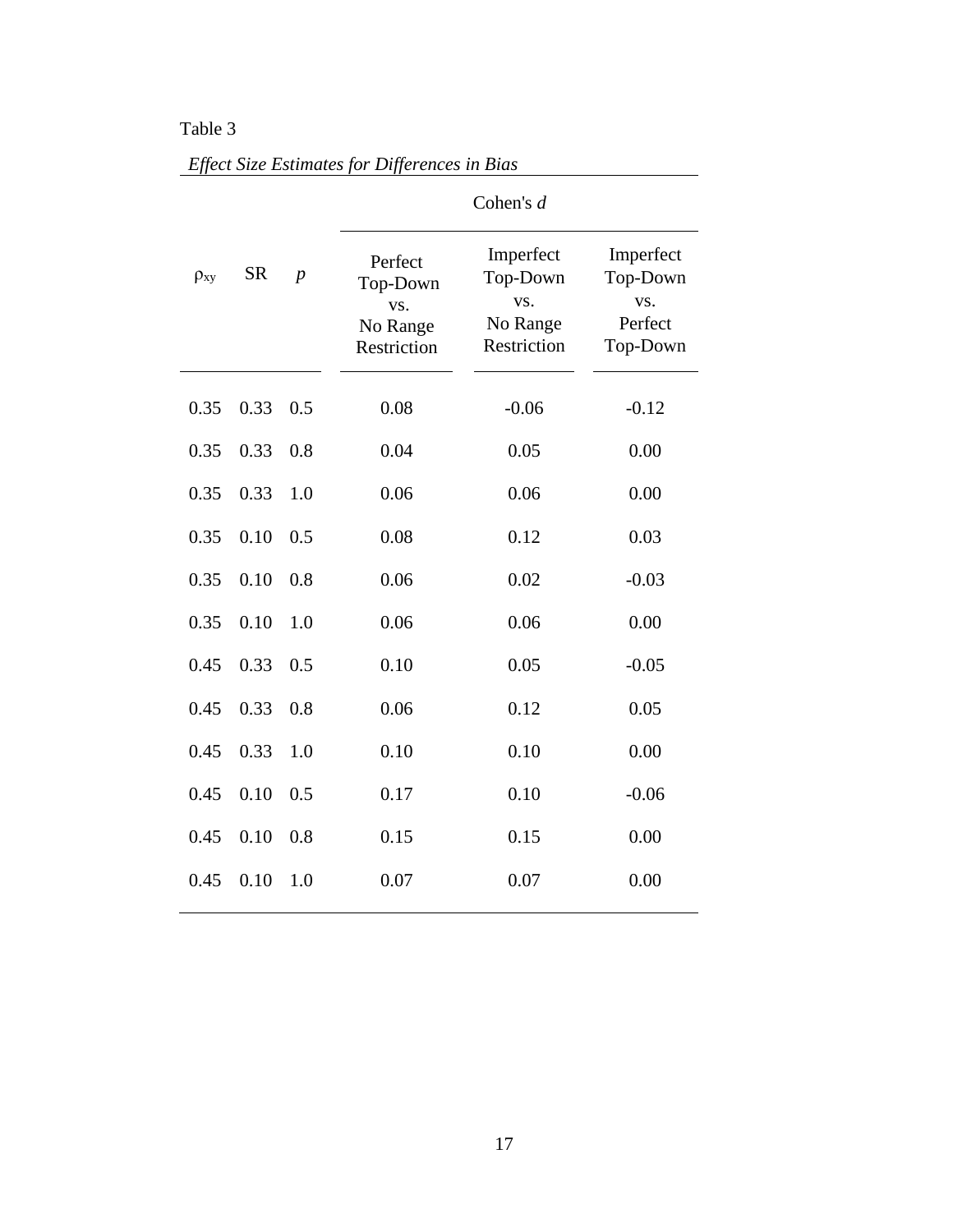# Table 4

<span id="page-25-0"></span>

|             |           |                  | Cohen's $d$                                           |                                                         |                                                     |  |  |
|-------------|-----------|------------------|-------------------------------------------------------|---------------------------------------------------------|-----------------------------------------------------|--|--|
| $\rho_{xy}$ | <b>SR</b> | $\boldsymbol{p}$ | Perfect<br>Top-Down<br>VS.<br>No Range<br>Restriction | Imperfect<br>Top-Down<br>VS.<br>No Range<br>Restriction | Imperfect<br>Top-Down<br>VS.<br>Perfect<br>Top-Down |  |  |
| 0.35        | 0.33      | 0.5              | 0.62                                                  | 0.39                                                    | $-0.34$                                             |  |  |
| 0.35        | 0.33      | 0.8              | 0.67                                                  | 0.56                                                    | $-0.08$                                             |  |  |
| 0.35        | 0.33      | 1.0              | 0.64                                                  | 0.64                                                    | 0.00                                                |  |  |
| 0.35        | 0.10      | 0.5              | 0.69                                                  | 0.71                                                    | $-0.18$                                             |  |  |
| 0.35        | 0.10      | 0.8              | 0.72                                                  | 0.73                                                    | $-0.05$                                             |  |  |
| 0.35        | 0.10      | 1.0              | 0.81                                                  | 0.81                                                    | 0.00                                                |  |  |
| 0.45        | 0.33      | 0.5              | 0.61                                                  | 0.43                                                    | $-0.29$                                             |  |  |
| 0.45        | 0.33      | 0.8              | 0.51                                                  | 0.49                                                    | $-0.07$                                             |  |  |
| 0.45        | 0.33      | 1.0              | 0.63                                                  | 0.63                                                    | 0.00                                                |  |  |
| 0.45        | 0.10      | 0.5              | 0.62                                                  | 0.63                                                    | $-0.15$                                             |  |  |
| 0.45        | 0.10      | 0.8              | 0.73                                                  | 0.73                                                    | 0.01                                                |  |  |
| 0.45        | 0.10      | 1.0              | 0.69                                                  | 0.69                                                    | 0.00                                                |  |  |

*Effect Size Estimates for Differences in Squared Bias*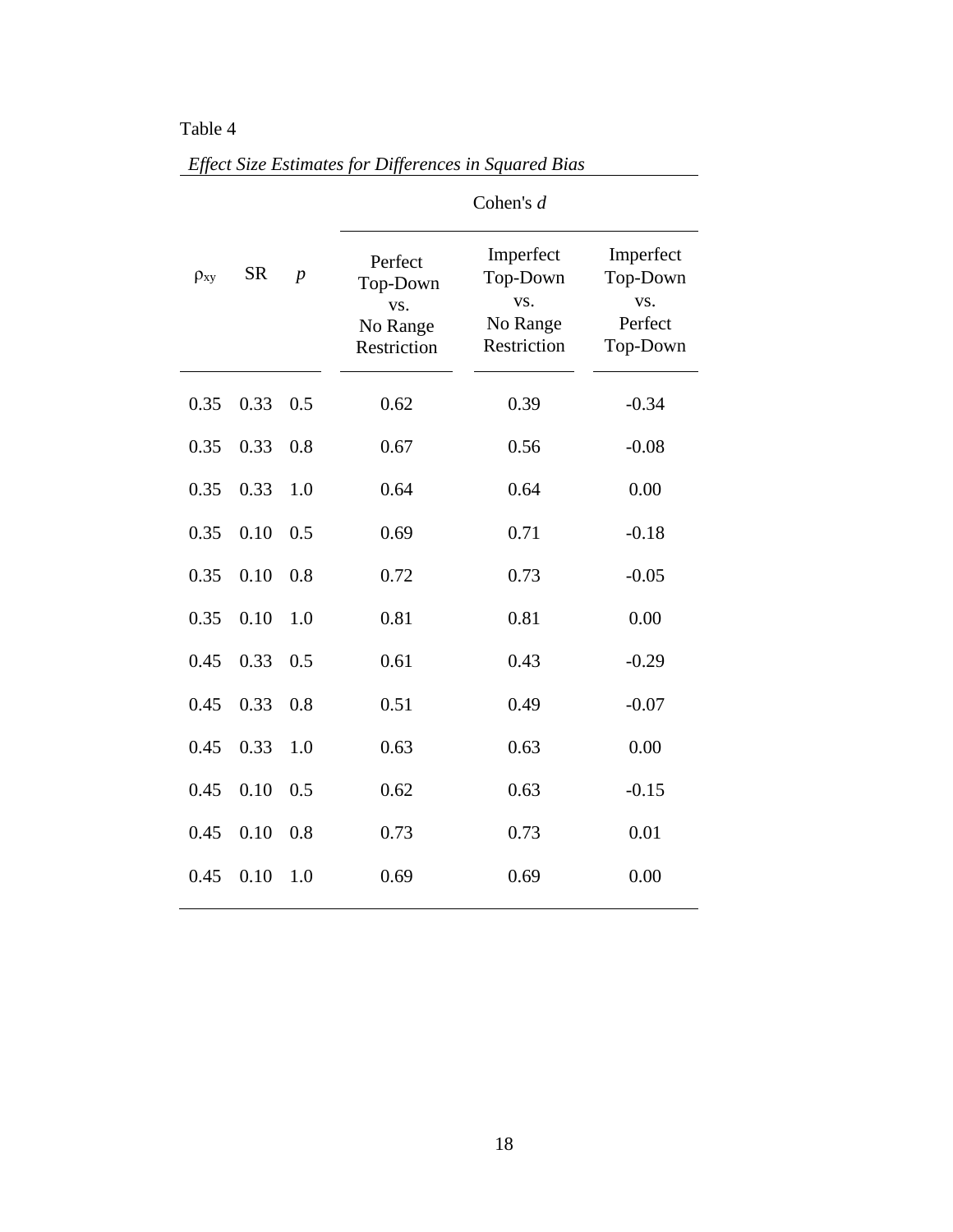#### **Discussion**

#### <span id="page-26-0"></span>**Range Restriction vs. No Range Restriction Comparisons**

The results of the study indicate two main outcomes regarding corrections for direct range restriction in optimal conditions (all job offers accepted; i.e., perfect topdown selection). First, bias for any type of range restriction was only incrementally greater (maximum Cohen's  $d = .12$ ) than bias for the no range restriction condition. Second, squared bias was greater in the range restriction conditions than for the no range restriction condition; effect sizes were moderate to large in magnitude (median Cohen's *d* = .64). Thus, even when corrected, range restriction introduces error (greater average deviations from the population correlation) into the estimate of the population correlation. (As a final note to comparisons to the No Range Restriction condition, the correlations in the No Range Restriction condition were also adjusted with the direct range restriction correction. Results for all comparisons were nearly identical to those for the unadjusted No Range Restriction. In addition, differences in bias and squared bias between the adjusted and unadjusted No Range Restriction were trivial, with all Cohen's *d* values less than .10. Given that the results were nearly identical to the unadjusted No Range Restriction condition, this adjusted No Range Restriction condition will not be discussed further.)

#### <span id="page-26-1"></span>**Perfect vs. Imperfect Top-Down Range Restriction**

The purpose of this study was to determine whether violations of the assumption of perfect top-down selection reduce the accuracy of the direct range restriction correction equation. Bias differences were extremely small (greatest Cohen's *d* = .12) between Perfect and Imperfect Top-Down range restriction in all conditions. For squared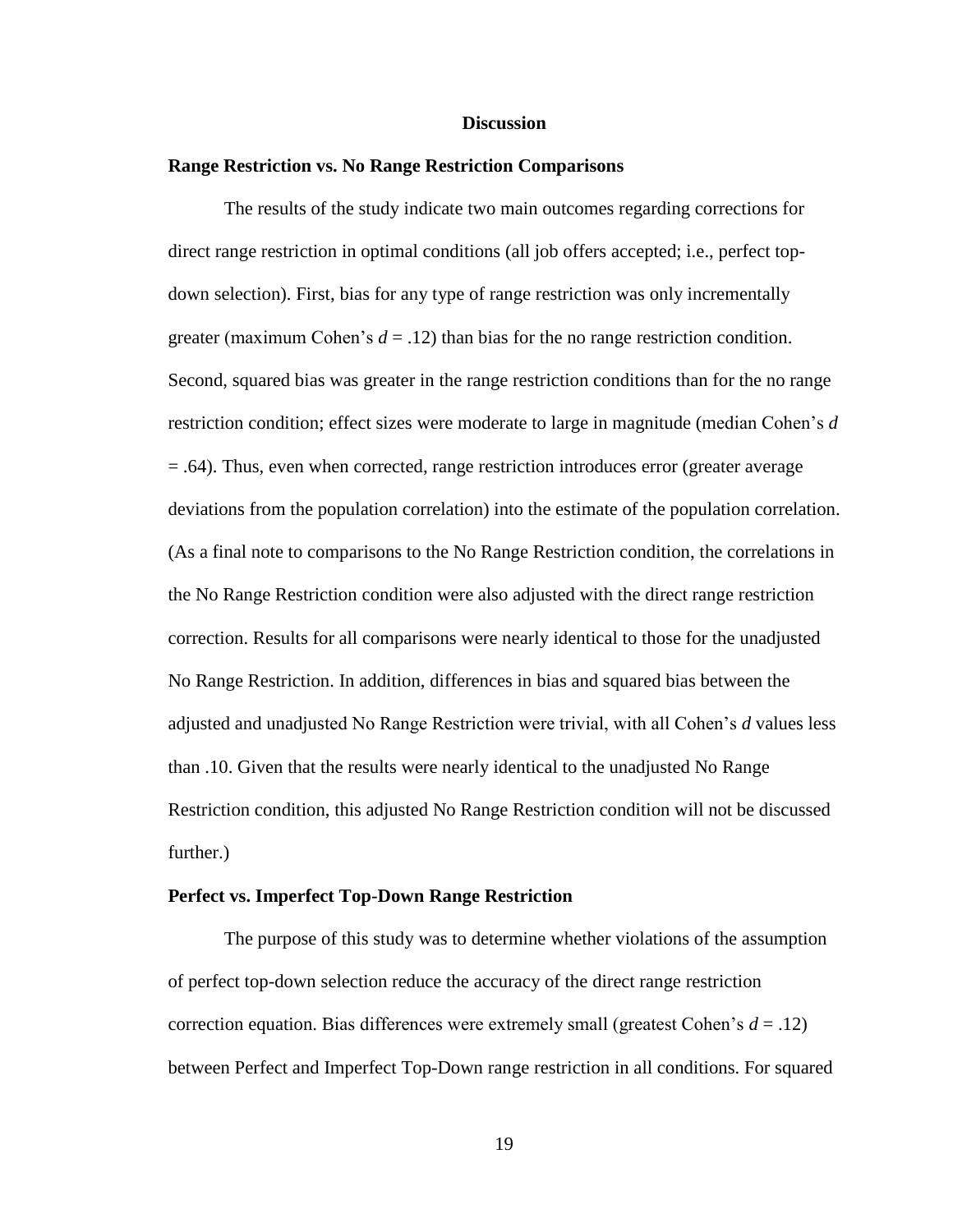bias, Cohen's *d* was extremely small for 10 of the 12 conditions. However, for two conditions ( $p = .5$  and  $SR = .33$  at both population correlation levels), squared bias was -.34 and -.29, with the Imperfect Top-Down selection exhibiting lower levels of squared bias than the Perfect Top-Down selection. This finding was somewhat counterintuitive, as the opposite effect (greater bias with more exceptions to perfect top-down selection) was hypothesized. Therefore, to further explore this finding, two more conditions were tested with even lower probabilities of acceptance  $(p = .33)$ . For the first condition, the selection ratio was set to .33 and the population correlation  $(\rho_{xy})$  was set to .35. Bias differences were very small in this condition (Cohen's *d* = -.10), whereas squared bias differences were moderate to large (Cohen's  $d = -0.70$ ). For the second condition, the selection ratio was set to .33 and the population correlation  $(\rho_{xy})$  was set to .45. As before, bias differences were small (Cohen's  $d = -0.09$ ), whereas squared bias differences were moderate (Cohen's  $d = -0.59$ ). Thus, the only observed differences in the accuracy of the direct range restriction adjustment for perfect versus imperfect top-down selection occurred when the selection ratio and the probability of job offer acceptance were low. As before, adjustments were more accurate (i.e., reduced squared bias) when selection was not perfect top-down. These results indicate that researchers have little to fear concerning the accuracy of the direct range restriction adjustment when selection is not of a perfect top-down nature, as is the case in applied situations.

## <span id="page-27-0"></span>**Limitations and Future Research**

The selection ratios, population correlations, and probabilities of acceptance that were used for the study were chosen in an attempt to be reflective of realistic conditions. However, researchers and practitioners may find that actual conditions markedly differ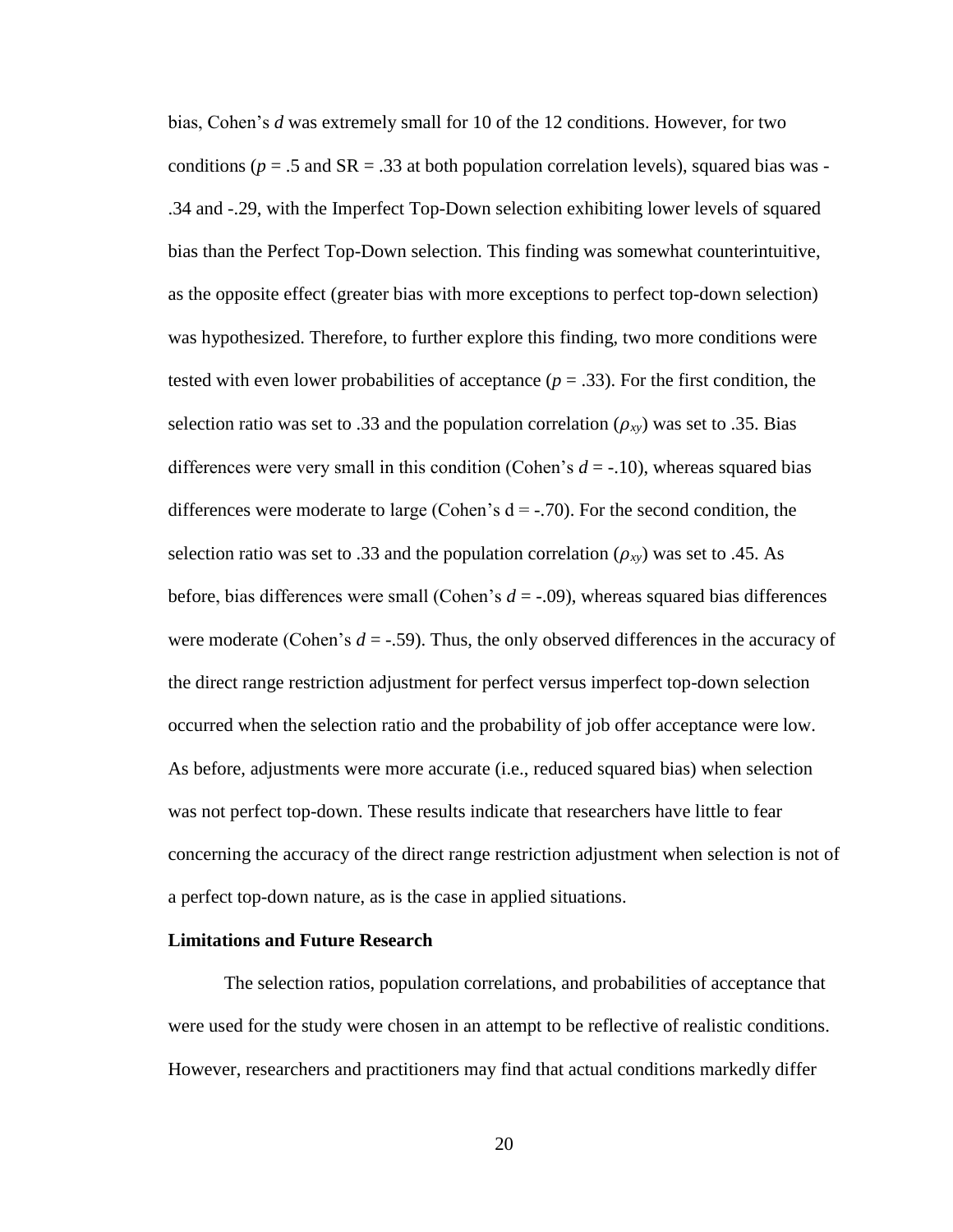from these values. Future studies may wish to extend this study to address values for the manipulated variables that were not modeled in this study.

# <span id="page-28-0"></span>**Conclusions**

<span id="page-28-1"></span>In most conditions, there were no differences in the accuracy of the direct range restriction correction between perfect (all job offers accepted) and imperfect (some job offers refused) top-down selection. In situations where there is a difference in accuracy between the two conditions (low selection ratio and low probabilities of job offer acceptance), the direct range restriction correction equation provides a more accurate population correlation when top-down selection is imperfect (i.e., the assumption of perfect top-down selection is not supported) than when top-down selection is perfect. Therefore, researchers who wish to utilize the direct range restriction correction have little to fear regarding its accuracy when selection is not of a perfect top-down nature.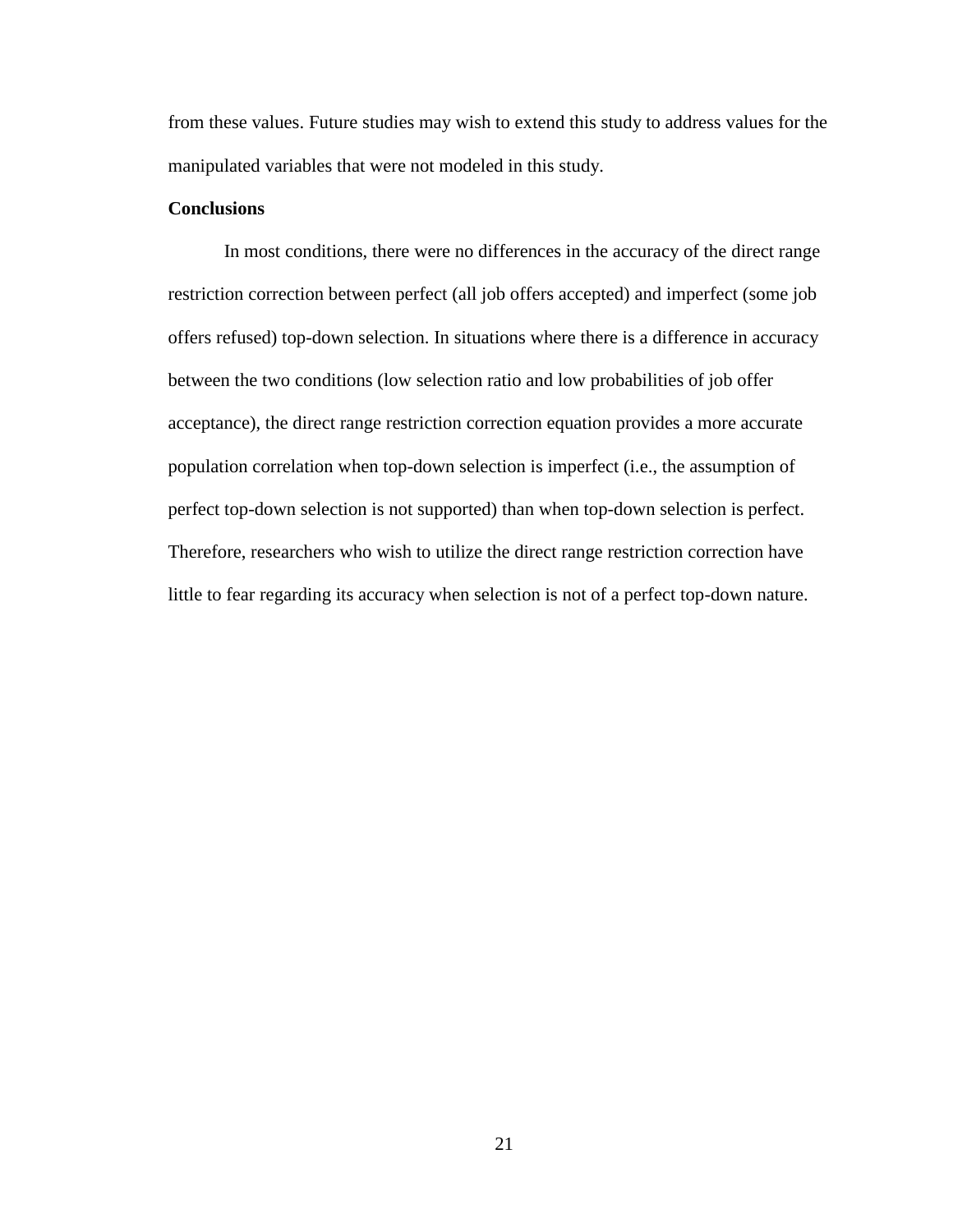#### **References**

- Aitken, A. C. (1934). Note on selection from a multivariate normal population. *Proceedings of the Edinburgh Mathematical Society, 4,* 106–110. doi:10.1017/s0013091500008063
- Alexander, R. A., Carson, K. P., Alliger, G. M., & Barrett, G. V. (1984). Correction for restriction of range when both X and Y are truncated. *Applied Psychological Measurement*, *8*, 231-241. doi:10.1177/014662168400800212
- Cohen, J. (1988). *Statistical power analysis for the behavioral sciences* (2nd ed.). Hillsdale, NJ: Lawrence Earlbaum Associates. doi:10.4324/9780203771587
- Gatewood, R., Feild, H., & Barrick, M. (2011). *Human resource selection* (7th ed.). Mason, OH: South-Western, Cengage Learning.
- Greener, J. M., & Osburn, H. G. (1979). An empirical study of the accuracy of corrections for restriction in range due to explicit selection. *Applied Psychological Measurement, 3,* 31-41. doi:10.1177/014662167900300104
- Gross, A. L., & Fleischman, L. (1983). Restriction of range corrections when both distribution and selection assumptions are violated. *Applied Psychological Measurement*, *7*, 227-237. doi:10.1177/014662168300700210
- Gross, A. L., & Kagen, E. (1983). Not correcting for restriction of range can be advantageous. *Educational and Psychological Measurement*, *43*, 389-396. doi:10.1177/001316448304300208
- Gulliksen, H. (1950). *Theory of mental tests.* New York, NY: Wiley. doi:10.1037/13240- 000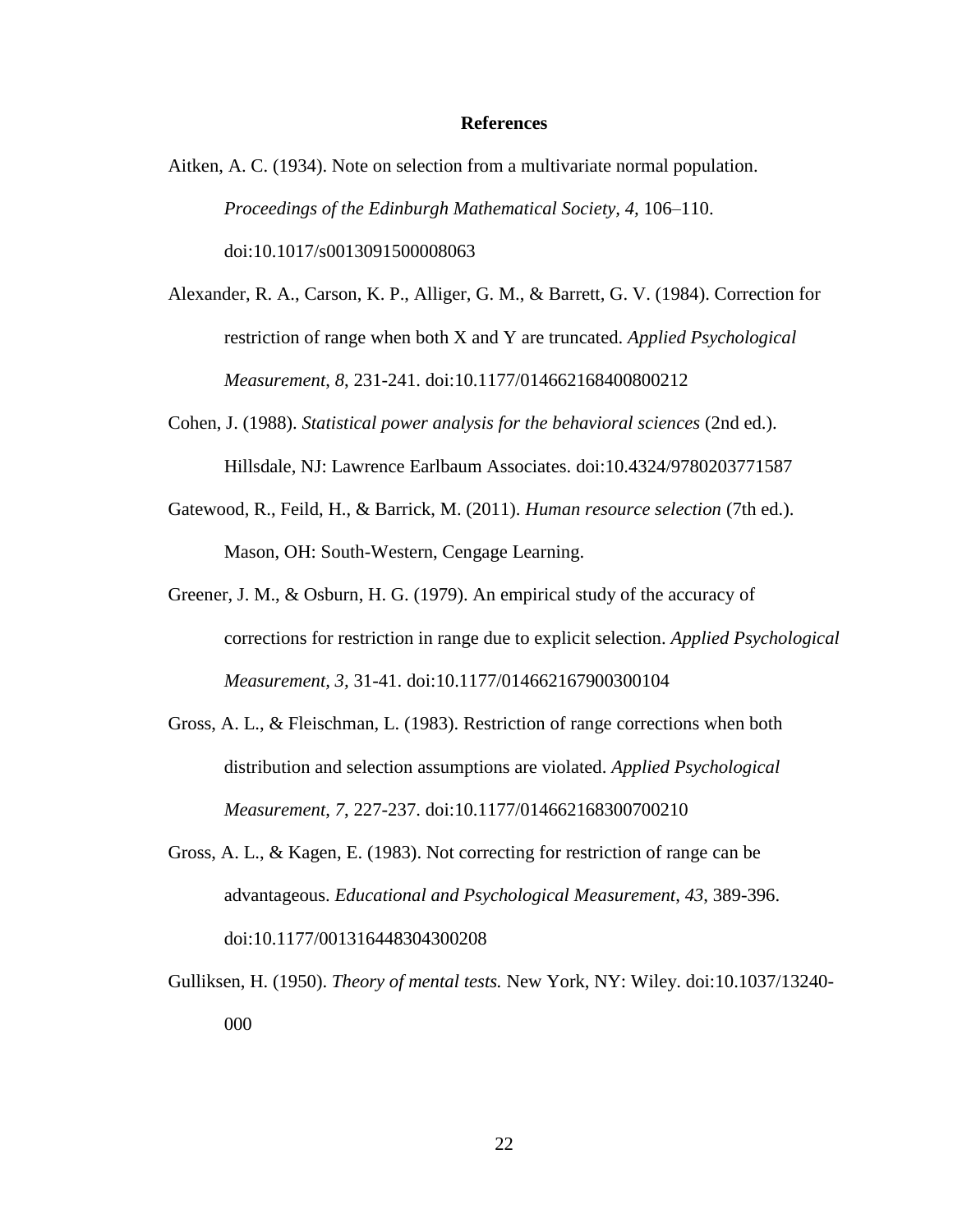- Holmes, D. J. (1990). The robustness of the usual correction for restriction in range due to explicit selection. *Psychometrika*, *55*, 19-32. doi:10.1007/bf02294740
- Hunter, J. E., Schmidt, F. L., & Le, H. (2006). Implications of direct and indirect range restriction for meta-analysis methods and findings. *Journal of Applied Psychology*, *91*, 594-612. doi:10.1037/0021-9010.91.3.594
- Iversen, G. R. (1984). *Bayesian statistical inference* (No. 43). Sage. doi:10.4135/9781412983501
- Lande, R., & Arnold, S. J. (1983). The measurement of selection on correlated characters. *Evolution*, 1210-1226. doi:10.2307/2408842
- Lawley, D. (1943). A note on Karl Pearson's selection formula. *Royal Society of Edinburgh, Proceedings, Section A, 62,* 28–30*.*
- Le, H., & Schmidt, F. L. (2006). Correcting for indirect range restriction in metaanalysis: testing a new meta-analytic procedure. *Psychological Methods*, *11*, 416- 438. doi:10.1037/1082-989x.11.4.416
- Linn, R. L., Harnisch, D. L., & Dunbar, S. B. (1981). Corrections for range restriction: An empirical investigation of conditions resulting in conservative corrections. *Journal of Applied Psychology*, *66*, 655-663. doi:10.1037/0021-9010.66.6.655
- Mendoza, J. L., & Mumford, M. (1987). Corrections for attenuation and range restriction on the predictor. *Journal of Educational and Behavioral Statistics*, *12*, 282-293. doi:10.2307/1164688
- Muchinsky, P.M. (2012), *Psychology applied to work* (10th ed.).Summerfield, NC: Hypergraphics Press.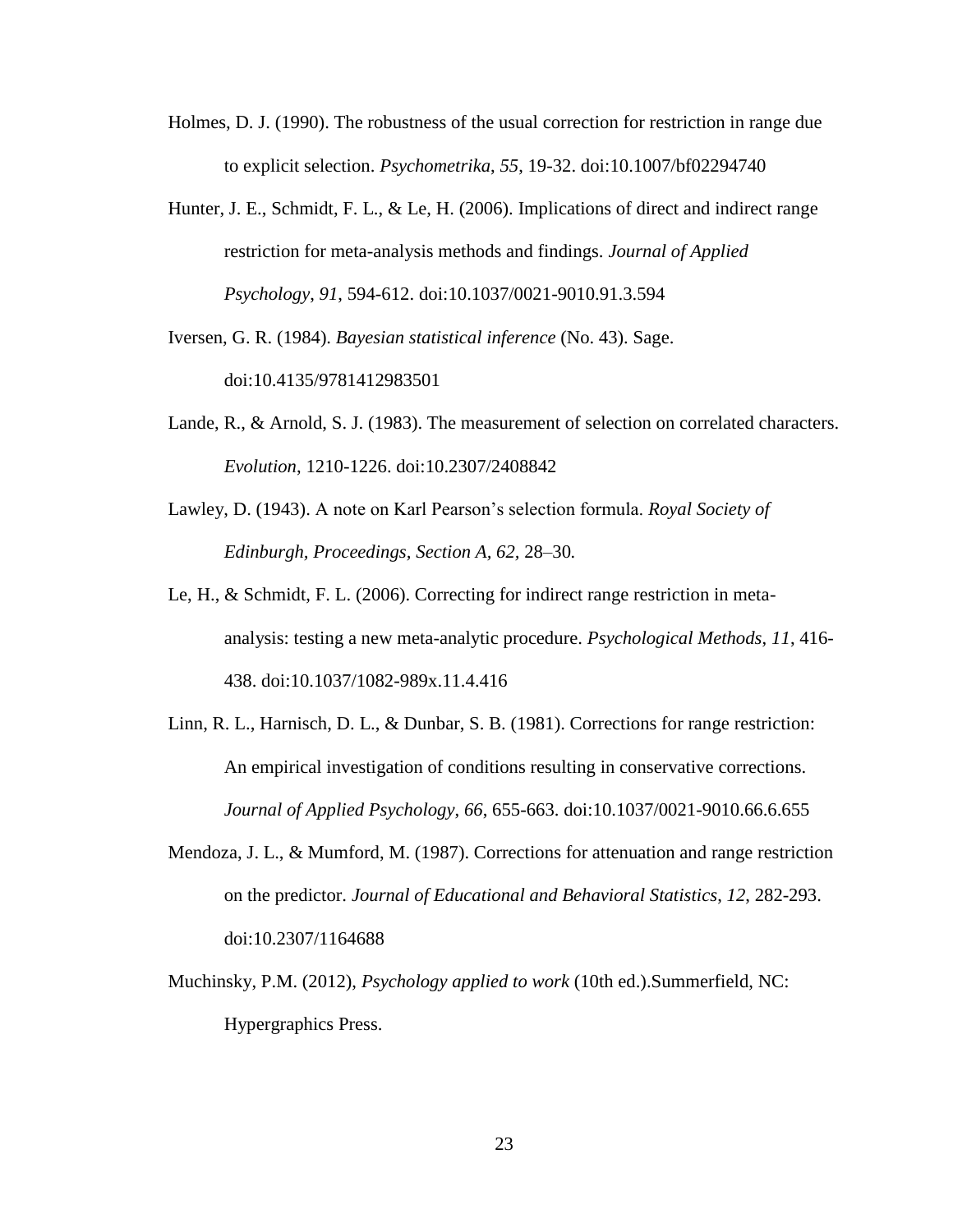- Pearson, K. (1908). On the influence of double selection on the variation and correlation of two characters. *Biometrika*, *6*, 111-112. doi:10.2307/2331563
- Raju, N. S., & Brand, P. A. (2003). Determining the significance of correlations corrected for unreliability and range restriction. *Applied Psychological Measurement*, *27*, 52-71. doi:10.1177/0146621602239476
- Roth, P. L., Van Iddekinge, C. H., Huffcutt, A. I., Eidson Jr., C. E., & Bobko, P. (2002). Corrections for range restriction in structured interview ethnic group differences: The values may be larger than researchers thought. *Journal of Applied Psychology*, *87*, 369-376. doi:10.1037/0021-9010.87.2.369
- Sackett, P. R., Lievens, F., Berry, C. M., & Landers, R. N. (2007). A cautionary note on the effects of range restriction on predictor intercorrelations. *Journal of Applied Psychology*, *92*, 538-544. doi:10.1037/0021-9010.92.2.538
- Sackett, P. R., & Yang, Hyuckseung (2000). Correction for range restriction: An expanded typology. *Journal of Applied Psychology*, *85*, 112-118. doi:10.1037/0021-9010.85.1.112
- Saupe, J. L., & Eimers, M. T. (2010). Correcting Correlations When Predicting Success in College. *Association for Institutional Research (NJ1)*. doi:10.2307/370697
- Schmidt, F. L., Hunter, J. E., & Urry, V. E. (1976). Statistical power in criterion-related validation studies. *Journal of Applied Psychology, 61,* 473-485. doi:10.1037/0021-9010.61.4.473
- Schmidt, F. L.,  $\&$  Hunter, J. E. (1998). The validity and utility of selection methods in personnel psychology: Practical and theoretical implications of 85 years of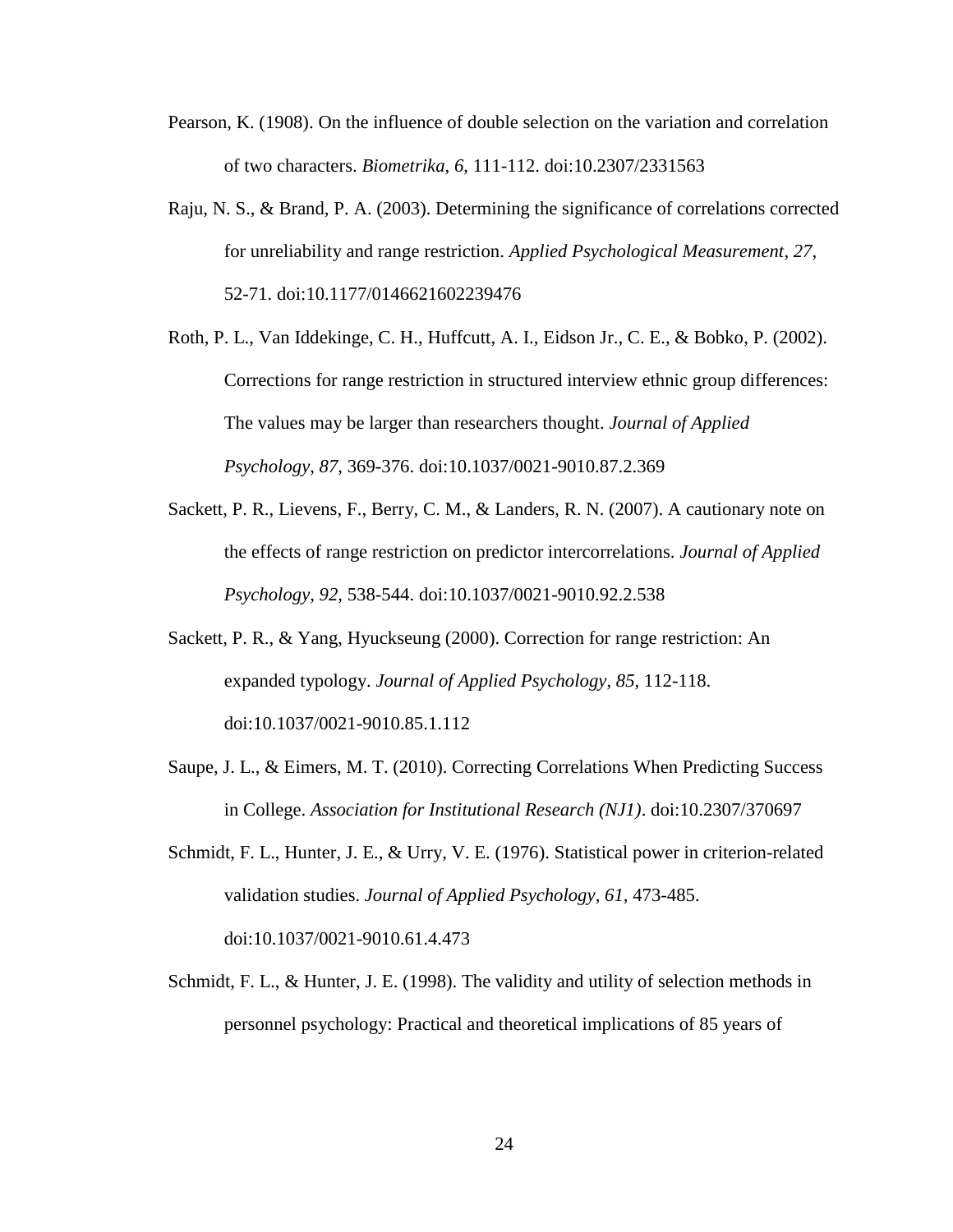research findings. *Psychological Bulletin*, *124*, 262-274. doi:10.1037/0033- 2909.124.2.262

- Schmidt F.L., Oh I.S., & Le H. (2006). Increasing the accuracy of corrections for range restriction: Implications for selection procedure validities and other research results. *Personnel Psychology*, *59*, 281–305. doi:10.1111/j.1744- 6570.2006.00037.x
- Schmidt, F. L., Shaffer, J. A., & Oh, I. S. (2008). Increased accuracy for range restriction corrections: Implications for the role of personality and general mental ability in job and training performance. *Personnel Psychology*, *61*, 827-868. doi:10.1111/j.1744-6570.2008.00132.x
- Sjöberg, S., Sjöberg, A., Näswall, K., & Sverke, M. (2012). Using individual differences to predict job performance: Correcting for direct and indirect restriction of range. *Scandinavian Journal of Psychology*, *53*, 368-373. doi:10.1111/j.1467- 9450.2012.00956.x
- Thorndike, R. L. (Ed.). (1947). *Research problems and techniques (*Army Air Forces Aviation Psychology Program Research Rep. No. 3). Washington, DC: U.S. Government Printing Office. doi:10.1037/e659562007-001
- Thorndike, R. L. (1949). *Personnel selection: Test and measurement techniques.* New York: Wiley.
- Weber, D. A. (2001). *Restriction of range: The truth about consequences and corrections*  (ERIC Document Reproduction No. Service ED449213). New Orleans, LA.